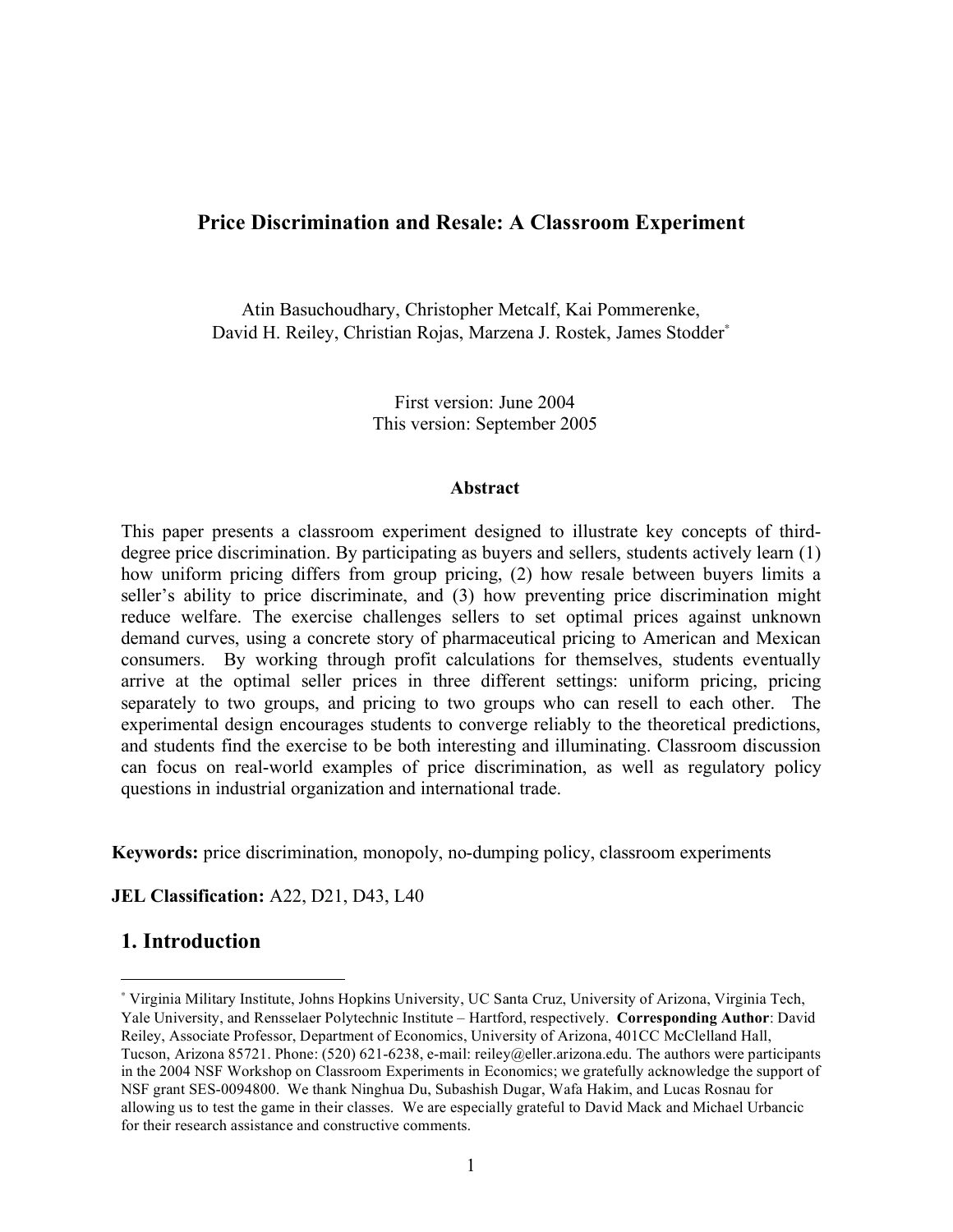Price discrimination represents a potentially exciting topic in undergraduate courses in economic principles, intermediate microeconomics, industrial organization, and international trade. Price discrimination is commonplace in diverse consumer markets familiar to undergraduate students: pharmaceuticals, airlines, restaurants, computer software, and movies. The theory of price discrimination also figures in public-policy questions, such as preventing anticompetitive price discrimination in the Robinson-Patman Act, the "nodumping" rules in international trade, and debates over international pharmaceutical pricing. However, the topic is also relatively challenging for students.

Our interest in the pedagogy of price discrimination is motivated by both its broad applicability and the difficulty of teaching the concept. Typically, a discussion of price discrimination follows a discussion of monopoly power and its welfare-reducing effects. Under the monopoly model, price discrimination may be welfare enhancing, a result which can be both interesting and confusing to the student. Our exercise provides students with an active learning experience with this concept, as they play the roles of the buyers and sellers.<sup>1</sup>

Previous classroom innovations for teaching price discrimination (Zillante et al., 2005; Hudson and Lusk,  $2004$ <sup>2</sup> have mostly focused on second-degree price discrimination. By contrast, our classroom experiment illustrates the principle of third-degree price discrimination (group pricing).<sup>3</sup> Our experiment features the sale of pharmaceuticals by a firm to two countries with different demand schedules. The firm, a monopolist for this drug,

<sup>&</sup>lt;sup>1</sup> For a general introduction to using experiments in teaching, see Holt (1999) or Bergstrom and Miller (1999). <sup>2</sup> Hudson and Lusk develop a Web-based experiment. Zillante et al. present a classroom experiment of second

degree price discrimination and a variation of third-degree price discrimination in the context of parking lot permits. Our experiment, on the other hand, directly addresses the concept of third-degree price discrimination. Furthermore, their design is very context-specific, while our experiment is flexible to accommodate changes in the context.<br><sup>3</sup> Pigou (1920) was the first to detail the three different types of price discrimination (first, second and third) and

made the conjecture that if output decreases welfare may also diminish. The term 'group pricing' is due to Shapiro and Varian (1999). Varian and Shapiro also renamed first-degree price discrimination as 'personalized pricing' and second-degree as 'versioning.' We find these names to be evocative and convenient for students, especially as second-degree and third-degree discrimination cannot really be ranked in any meaningful way.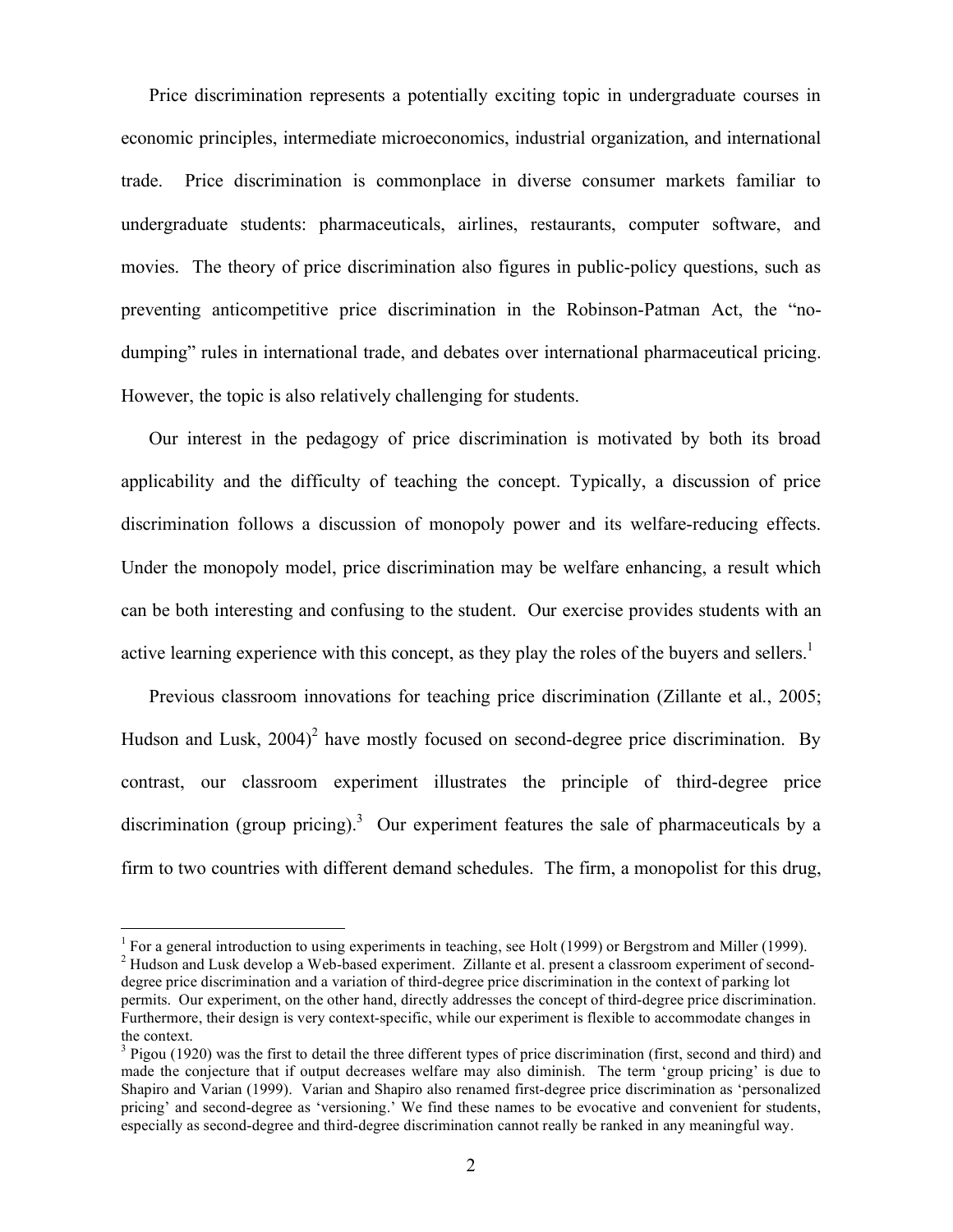first posts a single price to sell the drug to both countries via uniform pricing (Treatment I). Next, the market is segmented and the firm announces a different price to each country (Treatment II). Finally, we repeat Treatment II but allow resale between buyers of the two countries (Treatment III).

Typically, the outcomes converge to their theoretical predictions in each treatment within several rounds. Increased welfare under price discrimination becomes evident when lowincome purchasers who could not afford the product in Treatment I begin purchasing in Treatment II.<sup>4</sup> In Treatment III, the firms learn quickly—and usually through costly experience—that the possibility of resale destroys their ability to price discriminate profitably. When they stop price discriminating, the welfare of low-income consumers decreases. In our experience, the experiment gives students new intuition about third-degree price discrimination and stimulates very interesting classroom discussion about the theory and policy aspects of price discrimination.

The remainder of our paper proceeds as follows. Section 2 describes the design and procedures. The typical classroom results are shown in section 3. Section 4 provides suggestions for post-experimental class discussion and section 5 outlines possible extensions. The Appendix provides suggested instructions for students as well as notes on implementation for the instructor.

## **2. Experimental Design**

For the experiment, we organize the class into one or more isolated (non-interacting) identical markets, which we call 'worlds'. Each 'world' consists of one firm and eight consumers for a homogeneous pharmaceutical product. Each student takes the role of either a consumer or a firm. A single firm consists of a number of students who cooperatively make

<sup>&</sup>lt;sup>4</sup> We chose our demand parameters to provide the interesting result of increased total welfare under price discrimination. See Section 5 for a variation where total welfare is reduced.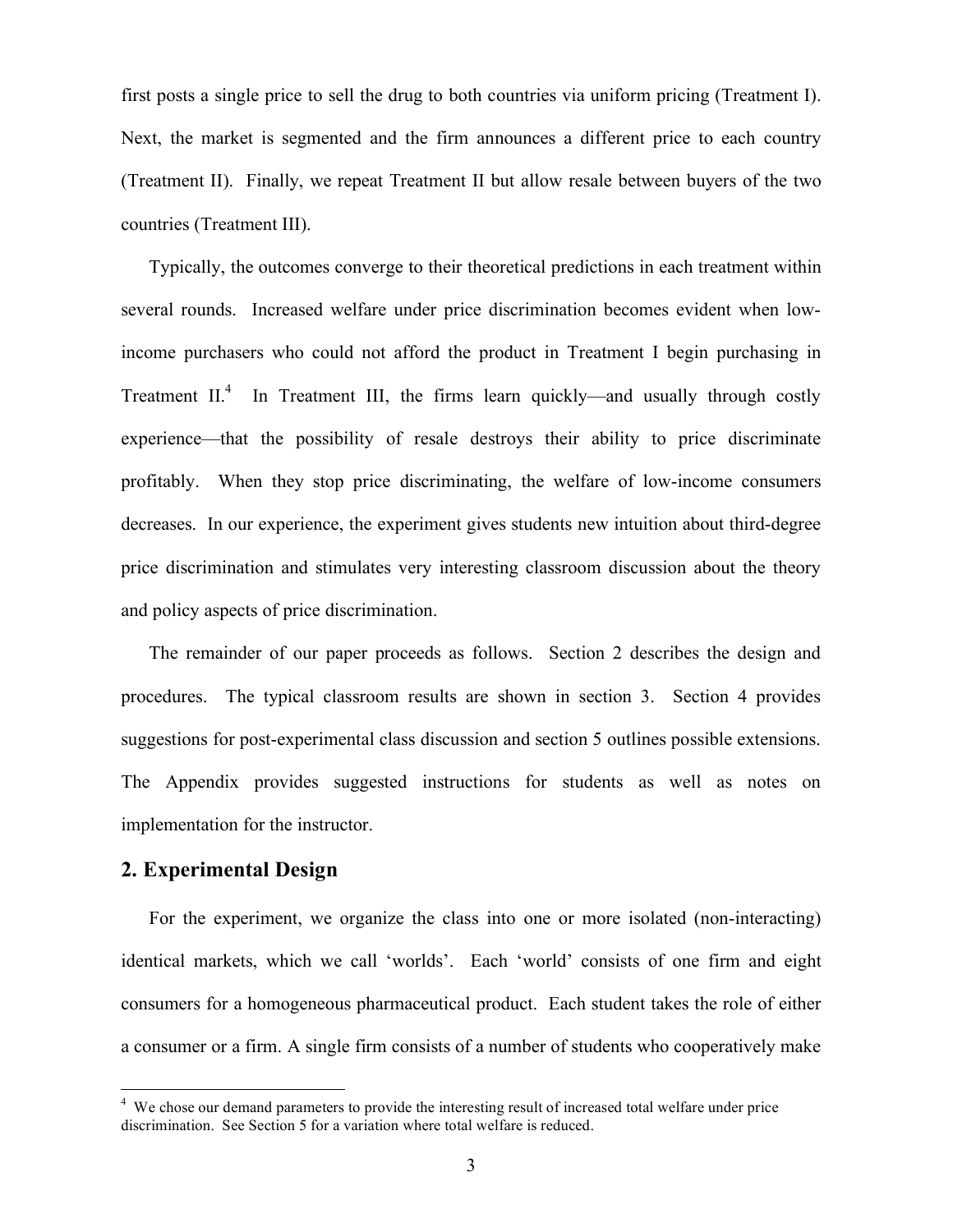decisions. Flexibility in the number of students per firm guarantees a role to every student in the class. Three treatments correspond to different market institutions, each of which is played for several rounds until behavior converges. The instructor publicly announces the new trading institutions at the beginning of each treatment.

#### **2.1. Demand and cost structure**

The pharmaceutical firm in each 'world' produces with a constant marginal cost of 1 (and no fixed cost). Consumers have demand induced by a set of eight playing cards. Each world gets four cards with values 3, 4, 5, and 6 from a red-backed deck, plus four cards with values 7, 8, 9, and 10 from a blue-backed deck. We randomly deal one card to each buyer. The numeric value of the card represents the player's private valuation for a single unit of the pharmaceutical. For the purposes of price discrimination, the back of the card will identify the country of the buyer. Blue-card consumers live in the United States, while red-card consumers live in Mexico. $5$  The instructor does not mention the significance of the colors until the second treatment.

Buyers may buy at most one unit per round of the game. A student who buys a unit earns a surplus equal to the difference between the face value of their card and the posted price. A student who decides not to purchase records zero earnings. The seller's profit equals the markup (price minus \$1) times the number of units sold. The seller does not have capacity constraints and can hence sell all units demanded. We encourage students to maximize their earnings (surplus for buyers, profits for sellers), and to write them on a record sheet at the end of each round.

 $<sup>5</sup>$  The USA-Mexico framing works particularly well in places like Tucson, Arizona, where students are familiar</sup> with the idea of trips to Mexico to purchase drugs at lower prices. Instructors are encouraged to change the identities of the countries to suit their locations; for example, instructors in Minnesota may prefer to use USA-Canada.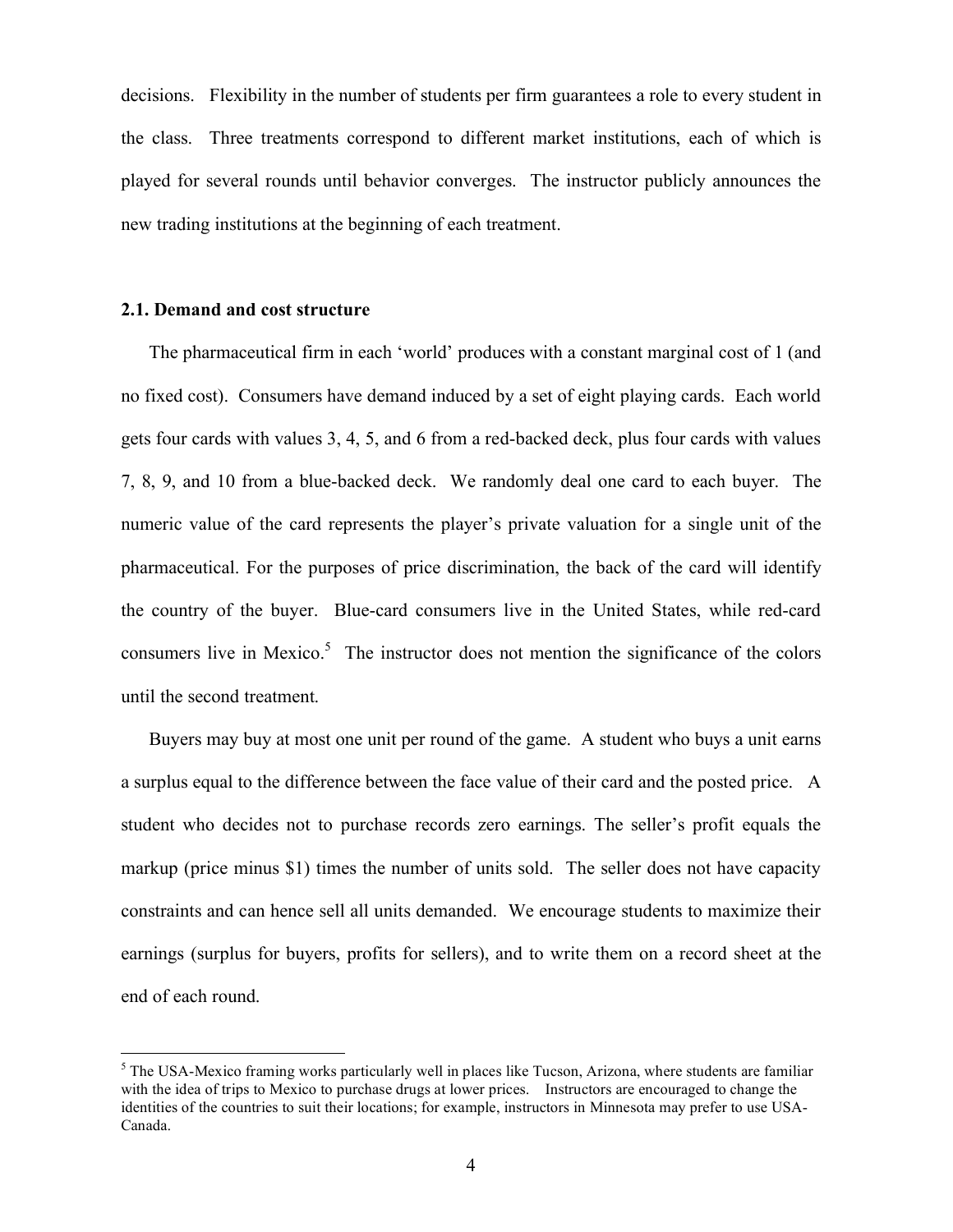To make the game more interesting and realistic, we do not reveal the demand schedules to sellers; they must guess prices and determine their optimal profits by trial and error. We also allow sellers to use non-integer prices, but the instructor may choose to speed up the game by restricting prices to whole dollar amounts. To make the task easier for sellers, we publicly announce that the economies are identical (i.e., that for each world the supply and demand conditions are the same), and we keep a complete history of results (prices, quantities, profits) for each world tabulated at the front of the room.<sup>6</sup> By comparing results for different prices across worlds, sellers learn their optimal prices more quickly. We find that sellers converge to near the optimum within about four rounds even when they are choosing a pair of prices against two unknown demand curves.

#### **2.2. Treatments**

*Treatment I (Uniform Pricing):* The seller announces a single price for the good. Any buyers wishing to purchase at this price do so by raising their hands. We do not require buyers to purchase when they can obtain positive surplus by doing so, and indeed sometimes we find a buyer or two will withhold demand for a couple of periods, in hopes of getting the seller to lower the future price. This can make it harder to achieve the exact theoretical prediction for the market, but it makes the game more interesting for the buyers.<sup>7</sup> Buyers then record their earnings privately, and the instructor computes and records the sellers' earnings at the front of the room. This trading process is repeated over several periods until the firm converges to (or near) its optimal price.

<sup>&</sup>lt;sup>6</sup> We have designed an Excel workbook that facilitates recording the data and presenting results to students. Using a projector at the front of the classroom, one can enter the prices chosen by the students at each firm, and automatically generate a public record of prices and profits. The software is flexible (for example, one can easily change the number of worlds) and easy to use. It can be downloaded at

 $\le$ http://www.u.arizona.edu/ $\sim$ dreiley/papers/PriceDiscriminationGame.html>.<br><sup>7</sup> Instructors who would prefer faster convergence to the exact theoretical prediction can choose to tell buyers that they must purchase the good if they would earn positive surplus from doing so.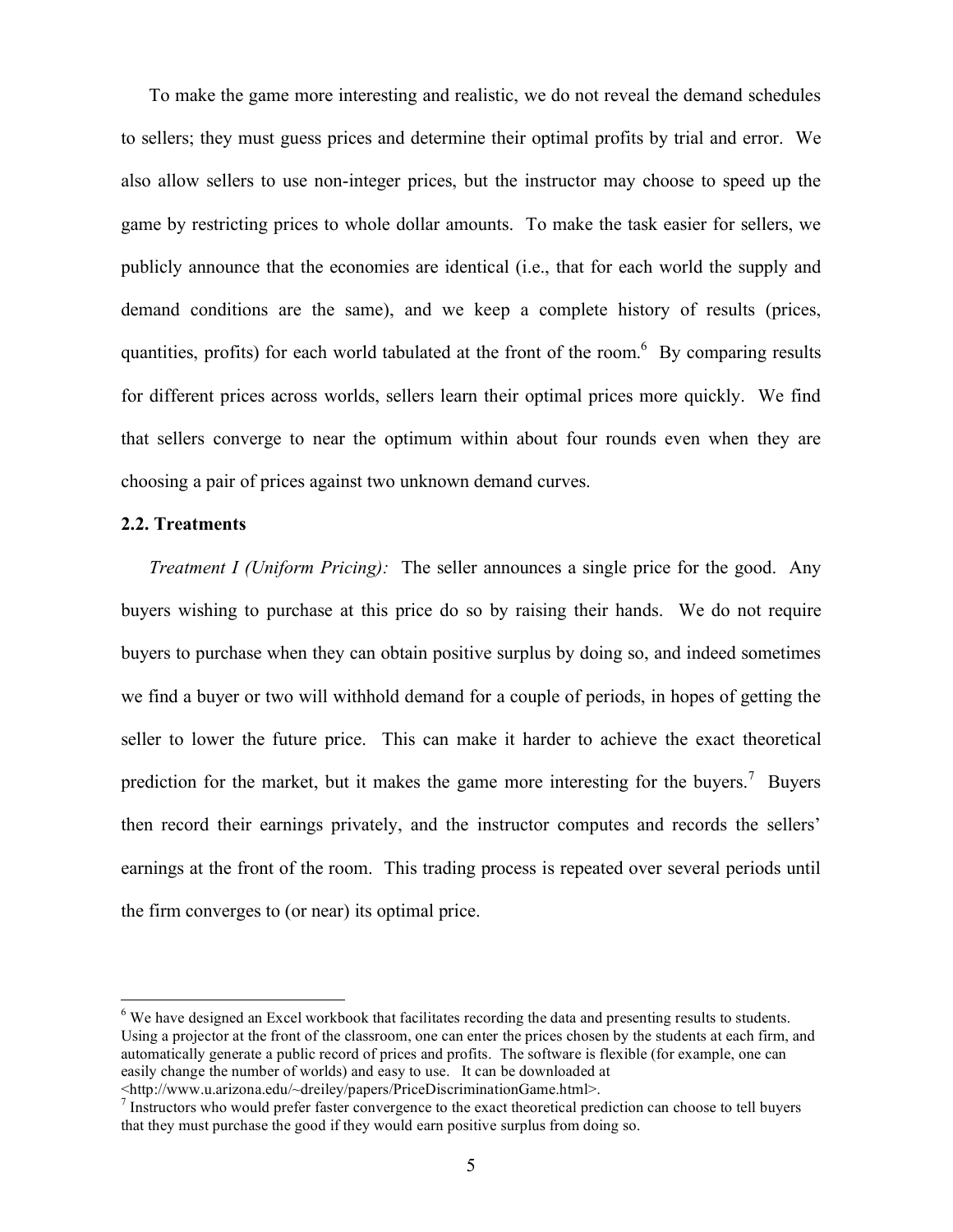*Treatment II (Price Discrimination):* The instructor announces the meaning of the colors on the backs of the cards. The seller is now allowed to charge a different price for each market. The seller begins each round by announcing two prices, one for red card holders (Mexicans) and one for blue card holders (Americans). First the Mexicans decide whether to purchase, and then the Americans decide whether to purchase. Earnings are recorded as before, and the game proceeds for several rounds until prices converge.

*Treatment III (Resale)*: In this treatment, consumers may resell the good between markets. The game proceeds as in Treatment II except that after the purchases in both countries, students can attempt to make trades among themselves. This resale opportunity is announced in advance of the first round of Treatment III. We specifically recommend that the Mexicans purchase before the Americans so that the Americans will have some idea what their post-market purchase opportunities will be; this helps drive home the point that price discrimination becomes unprofitable with resale. Each buyer continues to be limited to purchasing at most one unit from the firm, and may choose either to consume or to resell a purchased unit.

One caveat with this experiment is that the buyers may lose interest because their task is so trivial, and thus miss out on the great potential for active learning in this game. We emphasize to all of our students that they should be thinking about what they would do if they were the seller. To facilitate this, we ask them to write down on their own sheet of paper what prices they would choose each period, even though these prices don't "count" for the classroom game. In this active-learning experience, we find that all students benefit from the table of previous results displayed at the front of the room.<sup>8</sup>

<sup>&</sup>lt;sup>8</sup> If students become bored anyway, we suggest several remedies to try. One can reshuffle the cards and randomly redistribute them to buyers after each treatment, which makes things more interesting for a student who happened to get a card value too low to participate in the market. One can use tokens or poker chips to represent the pharmaceutical product: give the tokens to the sellers at the beginning of each round, and have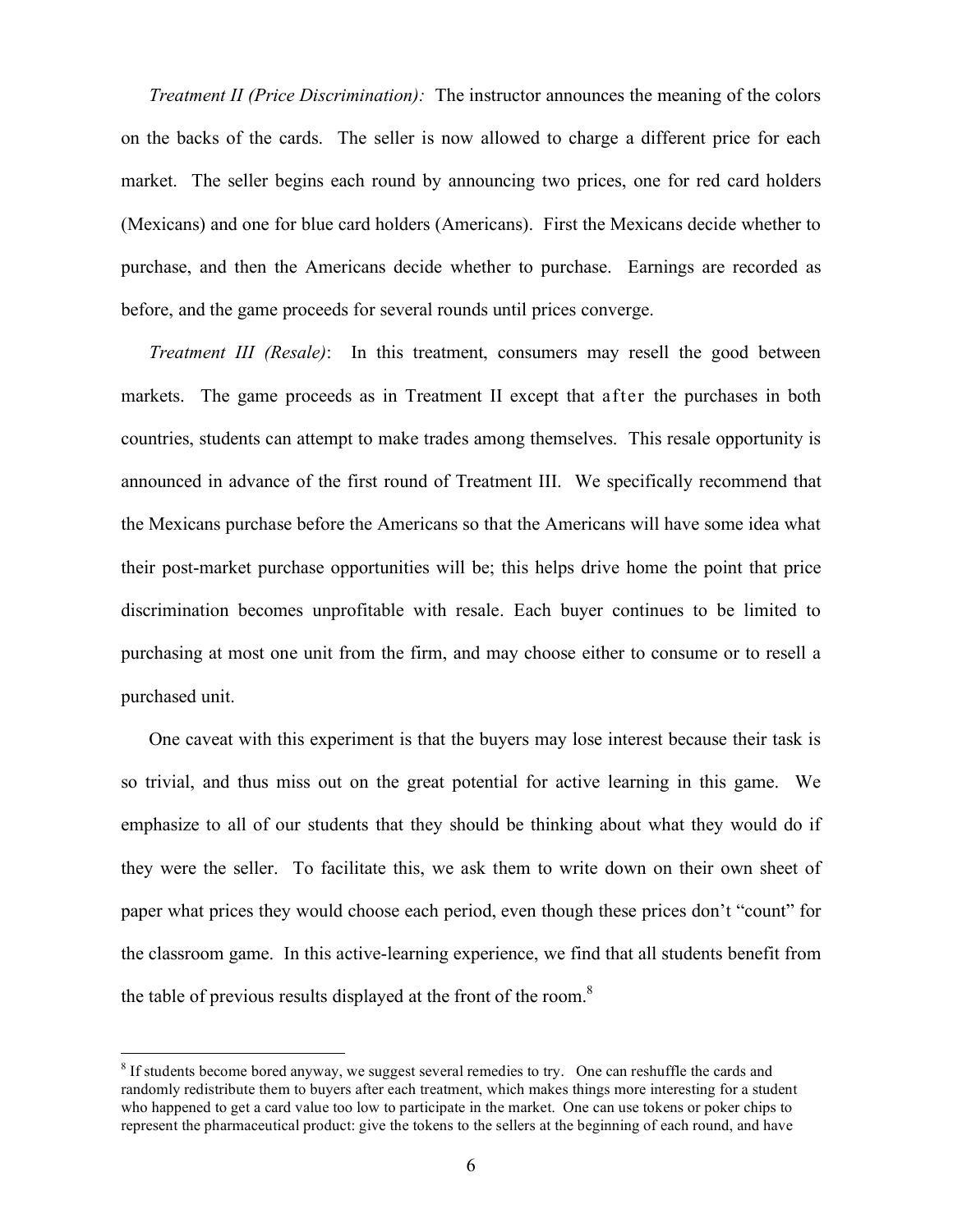#### **2.3. Predictions**

Table 1 presents information regarding the demand schedule, the sellers' outcomes and welfare measures for the first treatment.<sup>9</sup> Given our parameters, the profit-maximizing price in the first treatment is a monopoly price of  $6<sup>10</sup>$ . Assuming that indifferent buyers always purchase, the price results in sales of 5 units, for a profit of 25 each round. In the second treatment—as illustrated by Table 2—the profit-maximizing prices are 7 for the U.S. market and 4 for the Mexico market, giving a total profit of 33 and total quantity of 7 units. In the third treatment, the resale option drives the monopolist to set prices in both markets equal to the uniform monopoly price from the first treatment.<sup>11</sup>

Our demand specification demonstrates how price discrimination can increase total surplus, and how allowing resale may actually decrease total surplus (relative to price discrimination without resale).<sup>12</sup> Classroom discussion may—and should—explain why

them actually give the tokens to the buyers in exchange for the purchase price. Buyers then can exchange actual tokens with each other in Treatment III. After each round, the instructor should remove tokens from the buyers, to simulate consumption, and give them back to the sellers. Finally, one can give the students material incentives to maximize surplus, such as candy or bonus points. The main difficulty with material rewards is the unfairness of the distribution of cards, which could be alleviated somewhat by reshuffling between rounds

or treatments.<br><sup>9</sup> Theoretical predictions for Treatment III (price discrimination with resale) are identical to those of Treatment I, since the seller will be motivated to set a uniform price to both American and Mexican

 $10$  Note that the profit-maximizing quantity in our setting produces a marginal revenue slightly higher than marginal cost. Some instructors might prefer to have them be exactly equal, for more direct agreement with standard textbook treatments. One could do this by changing the MC from 1 to 2, for example. However, to get exact equality of MC and MR in a discrete-demand setting, one must give up uniqueness: two different prices produce the same maximum profit. We find that having unique predictions improves the experiment.<br><sup>11</sup> To see this, note that charging the Mexicans less than the Americans leads to an incentive for all the

Mexicans to buy and resell to Americans, all of whom have higher values. In practice, we find that different resale trades take place at different prices, but at any resale price between the lowest American value (7) and the highest Mexican value (6) all eight buyers will have an incentive to trade with each other. In the first round or two of Treatment III we usually observe behavior very much like this. This resale behavior costs the seller profits, because the seller ends up selling only four units at the lower of his two prices. Since each buyer is limited to one unit, any purchase for reselling purposes does not increase total quantity, but rather shifts quantity to the lower price. As a result, the monopolist would make at least as much profit by charging the highest uniform price that sells the same number of units. Therefore, a profit-maximizing monopolist should set the unique (or uniform) price of Treatment I (no price discrimination).

For completeness, we should also consider whether the seller could do better by charging a higher price to the Mexicans than to the Americans. Clearly the optimal American price is \$7, and charging a price of more than \$7 would result in zero demand by Mexicans, so the outcome is the same as if the seller had charged a uniform price of \$7, which means the seller can do no better than to charge a uniform price.<br><sup>12</sup> As discussed in Section 5, the effects of price discrimination on both *total* surplus and *consumer* surplus are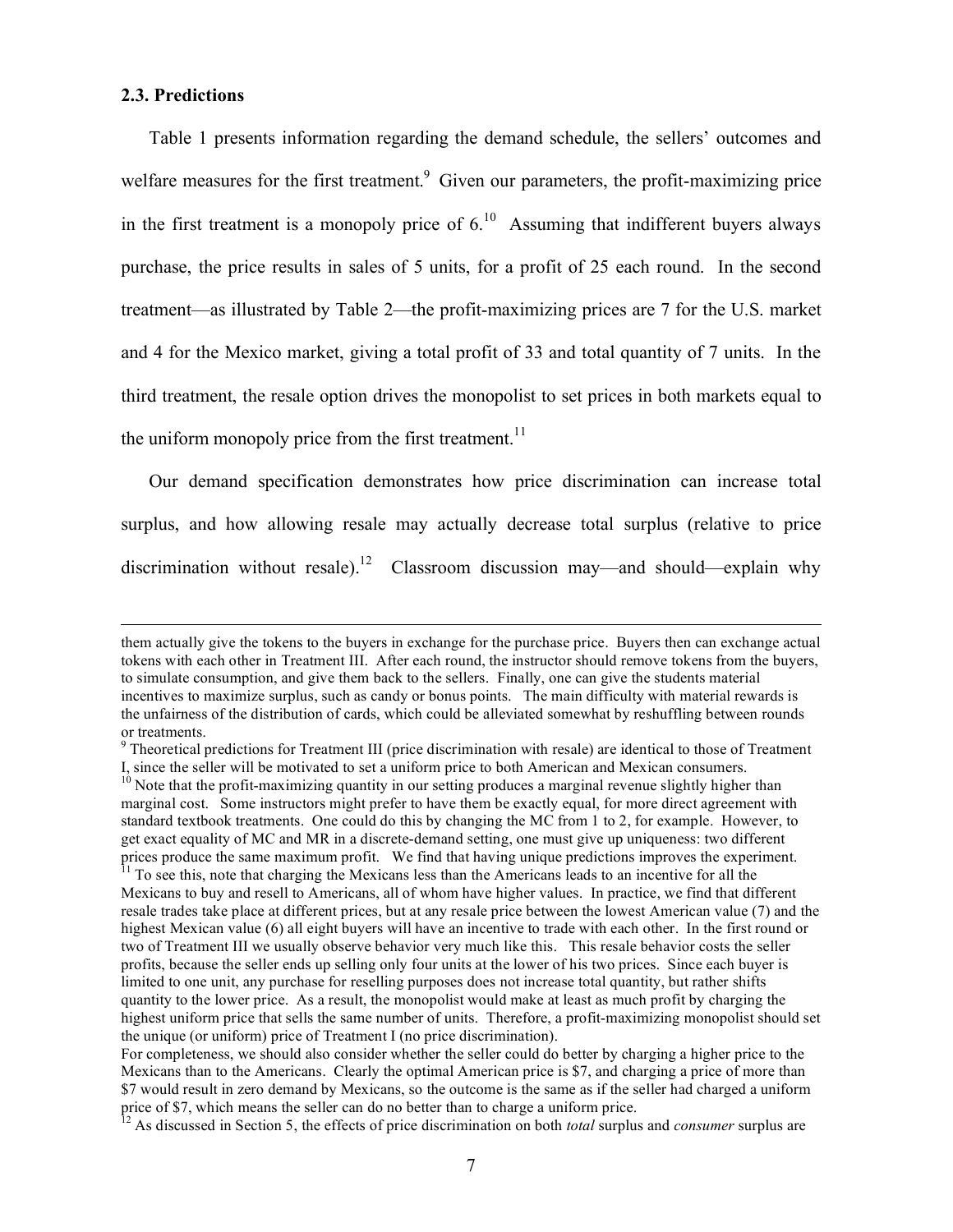without effective price discrimination it is possible that only one market will be served in equilibrium. Indeed, in Treatments I and III of our experiment, when the monopolist sets the price at the predicted profit-maximizing level of 6, only one Mexican buyer will be served, and that buyer will earn no consumer surplus even if she does make a purchase.

### **3. Classroom Experiences**

In general, we have observed consistent results and little variability across classes with the typical outcomes as follows. In Treatment I, the price converges to the monopoly level after about four rounds. Table 3 shows an example of the convergence of seller prices in four different worlds to monopoly pricing during the first treatment.<sup>13</sup>

In Treatment II, the sellers recognize quickly that they should charge different prices to the two markets. After the sellers have learned about the differences in demands between the two markets, the prices eventually converge toward the optimal levels (typically in three to four rounds; see Table 4 for an example). In Treatment III, it is now both the buyers and sellers who have to learn. After some rounds in which the buyers learn to make deals and change their initial demand, the seller eventually realizes that it is optimal to charge the same (non-discriminatory) price to both markets. (See Table 5.)

### **4. Post-Experiment Class Discussion**

The discussion following this experiment can focus on the theory of price discrimination as well as applications to policy debates. In the theory discussion, one might discuss the definition of price discrimination as well as its necessary conditions. The experiment provides very concrete examples of two of the necessary conditions: (1) the firm must be able to observe the type (card color) of the consumers in setting separate prices, and (2)

in general ambiguous; however, the demand structure can be easily modified to produce opposite effects from those demonstrated by the original game.<br><sup>13</sup> Tables 3, 4, and 5 report results from a 36-student intermediate microeconomics course taught at the

University of Arizona.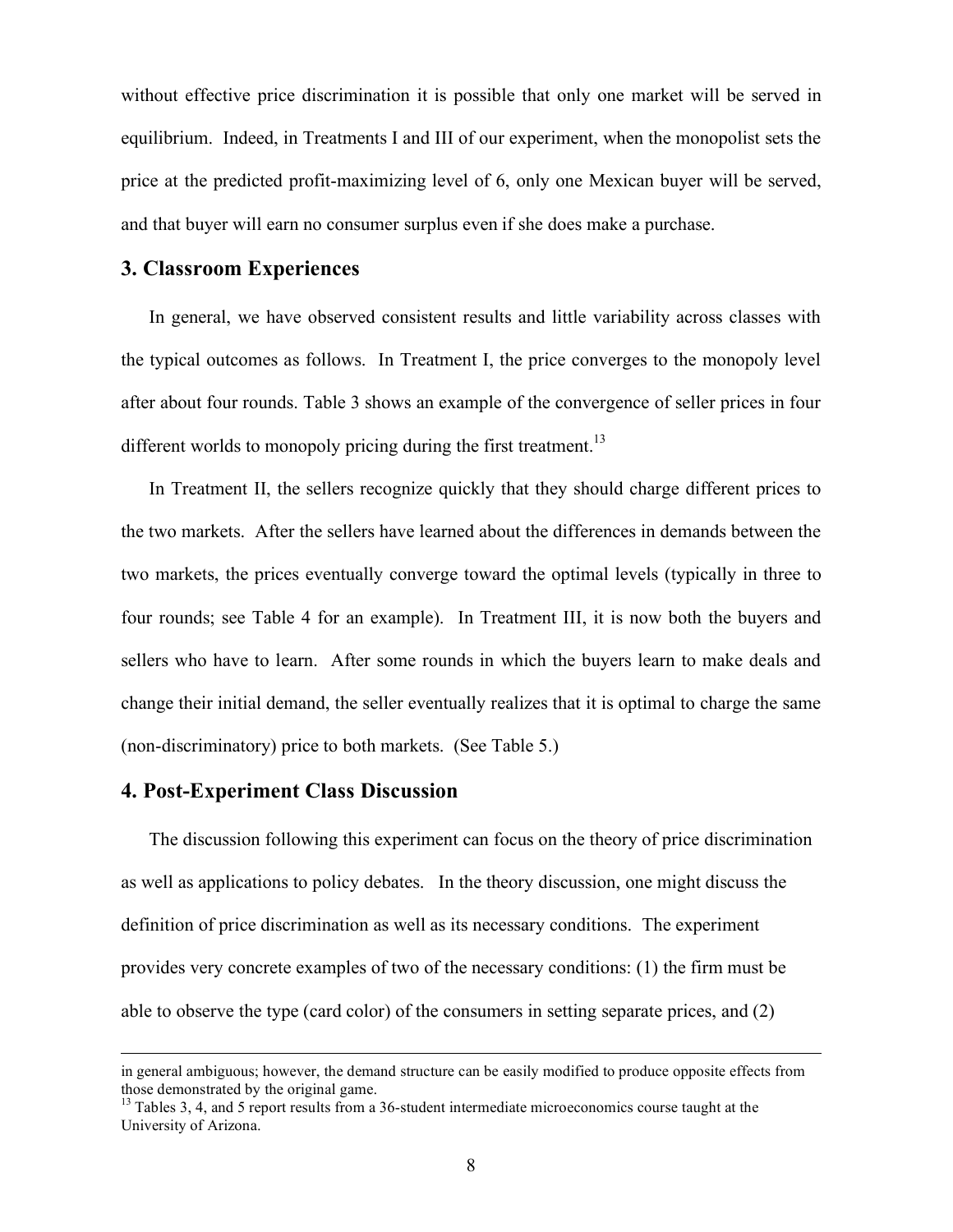resale must not be possible (as illustrated by Treatment III). In observing the increased profit between Treatments I and II, one might ask the students whether even more profit could be possible. This leads naturally to a discussion of perfect price discrimination (personalized pricing), illustrated by the hypothetical situation where the firm observes not just the card color, but the number on each card. An intermediate situation would involve setting separate prices for more than two groups, such as having multiple groups within each country. For example, within the United States, senior citizens and poorer patients typically receive cheaper drugs than other consumer groups, either through government-run programs (e.g. Medicare and Medicaid)<sup>14</sup>, or through new initiatives administered directly by large drug companies.<sup>15</sup> This relates to the discussion of personalized pricing suggested above.

Perhaps the most interesting theoretical point to discuss is the welfare effects of price discrimination. One might start by asking the class whether it was "right" for the firm to price differently to poor and rich. At first, the connotations of the word "discrimination" may cause some students to think of welfare-diminishing effects. However, a discussion of what actually happened to Mexican consumers after each treatment will clarify the welfareimproving aspects. That is, some Mexicans go from no purchase and zero consumer surplus, to actual purchase and positive consumer surplus. To further illustrate, one can directly compute the welfare effects for each of the nine players in the game. If the experimental behavior conforms exactly to the theoretical predictions, we should see an increase in Mexican consumer welfare from 0 to 3, and a decrease in American consumer welfare from

<sup>&</sup>lt;sup>14</sup> National governments sometimes use "external referencing" to negotiate lower prices for themselves when international prices are well-known. For example, Canada, Italy, Greece, and the Netherlands all use external referencing in their formal drug-purchase agreements. This, of course, limits firms' ability to price discriminate between countries.

<sup>&</sup>lt;sup>15</sup>Two very recent examples are Pfizer's "Pfriends" program and Merck's "Prescription Discount Program." See the relevant corporate websites for details.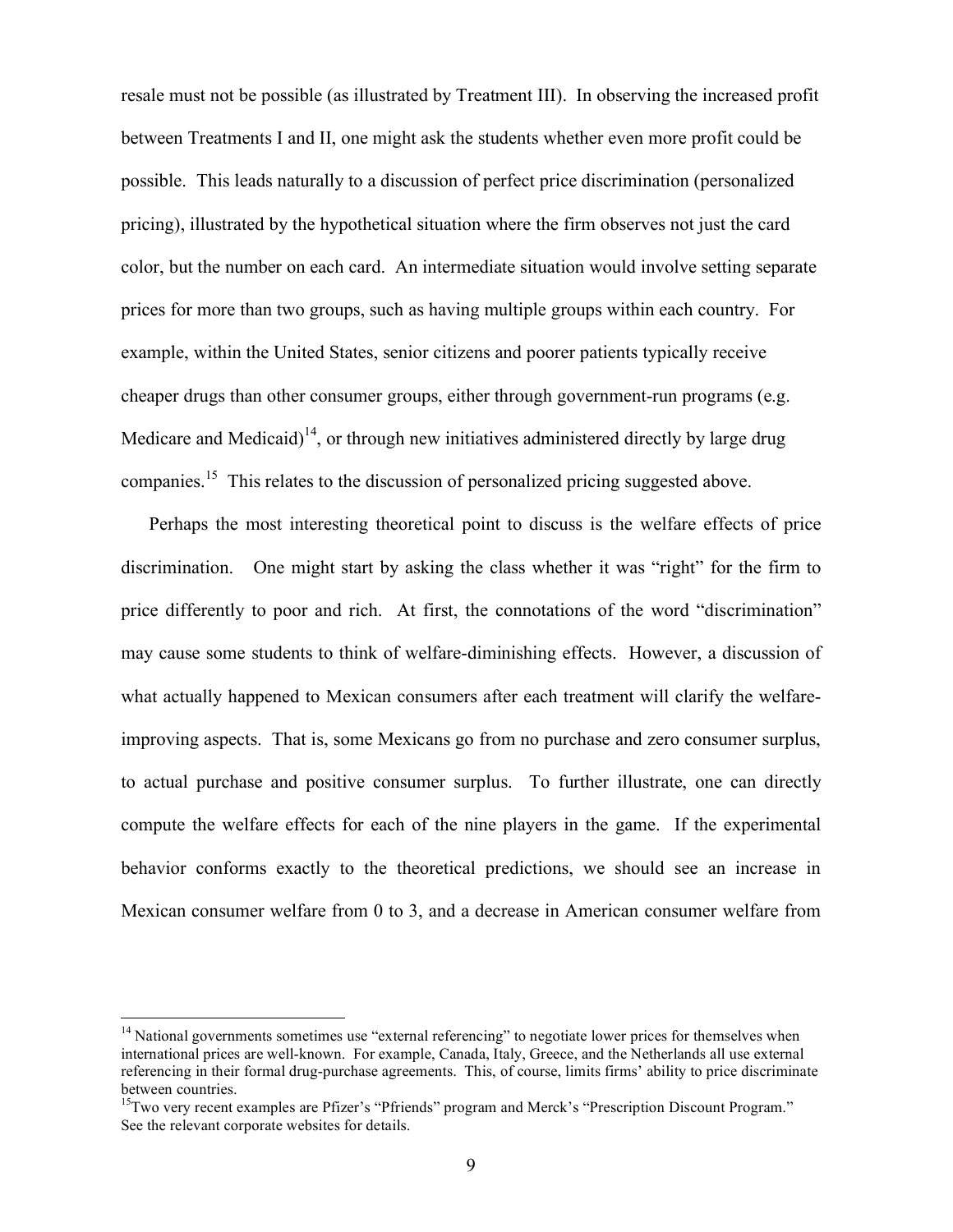10 to 6, so total consumer welfare decreases from 10 to 9. Meanwhile, profits increase from 25 to 33, so total welfare increases from 35 to 42.

There are additional welfare issues not brought out by the game. One is the ability of the government to regulate or disallow monopolies. When price discrimination is not feasible, particularly because of resale, the loss of consumer welfare may be so great that the government may attempt to destroy the monopoly altogether. For example, although few countries have explicitly rejected patent laws, some large countries like India, Brazil and South Africa, in negotiating for lower prices, have worked out deals to allow for local production of their own generic versions of anti-retroviral AIDS drugs. In more advanced classes, one may raise the issue of incentives for technological innovation: the ability to price discriminate may lead to increased research incentives because it increases the returns to innovation. Contrasting the positive effects of breaking the monopoly with the negative dynamic effects on research is a helpful example of the importance and difficulty of economic analysis.

The resale element of the game also provides some interesting applications. For example, the EU specifically authorizes the resale or "parallel trade" of pharmaceuticals. If firms tried to price discriminate between EU countries, one might expect merchants in the poorer nations to resell to their richer neighbors, limiting the pharmaceutical firms' ability to price discriminate. Danzon, Wang, and Wang (2003) show evidence of narrow international gaps in prices in the EU, and document the fact that firms react to this by delaying the launch of new drugs in the poorer EU nations.

One possible solution to the resale problem is setting quantity limits for the low-price group. In fact, quantity limits to Canada have started to take place in the pharmaceutical

10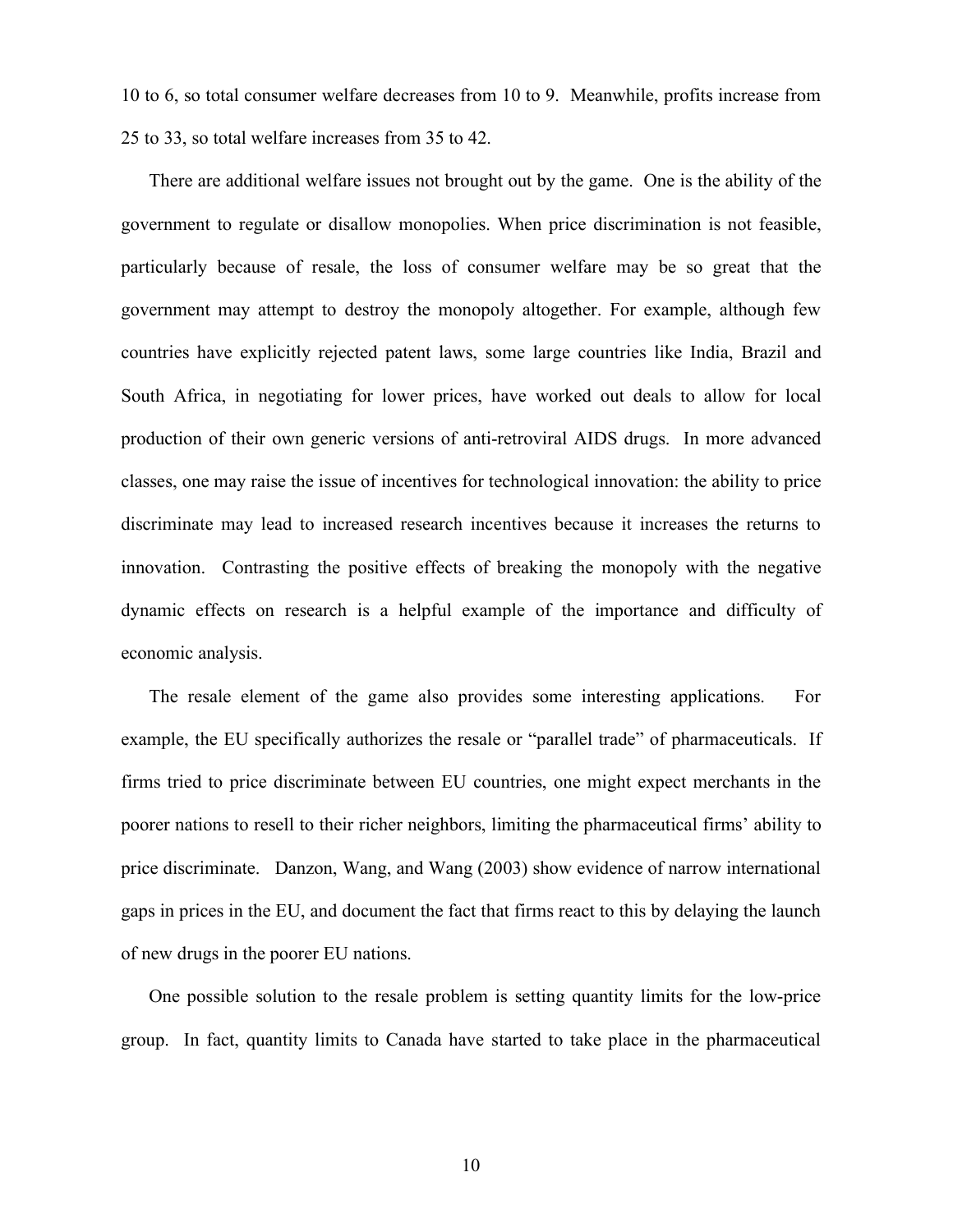market (MacDonald, 2004).<sup>16</sup> Another possible strategy is for the firm to put forward a single (high) international price, and then negotiate confidential discounts in the countries where it would like to charge lower prices. If the discounts take place in the form of lumpsum rebates, then the unit prices remain the same in each country, which should discourage parallel trade.

## **5. Extensions**

The design we present is flexible enough to accommodate all classroom sizes (see Appendix) as well as other variations the instructor may be interested in (e.g. alternate welfare effects, using different pricing schemes, allowing for multiple-unit resale, changing the context). For clarity, in this section we refer to the game structure that appears in section 2 as the original or baseline game; the extensions are merely modifications of that basic structure.

As noted earlier, the baseline game parameters predict that price discrimination will increase total (producer plus consumer) welfare relative to uniform pricing. However, the work of Robinson (1933), generalized by Schmalensee (1981), notes that third-degree price discrimination has ambiguous welfare effects in general. If one wishes to emphasize that welfare may be either increased or decreased by price discrimination, an instructor could modify the demand structure of the two markets. One possibility is to decrease the willingness to pay of the poorest American (the blue 7) from 7 to 5, which results in a lower

<sup>&</sup>lt;sup>16</sup> Incidentally, we have tried a version of the classroom game in which individual consumers are permitted to purchase more than one unit for resale. The rules are a bit harder to explain to the students, but in the end we get the same basic result: the introduction of resale causes an eventual return to uniform pricing.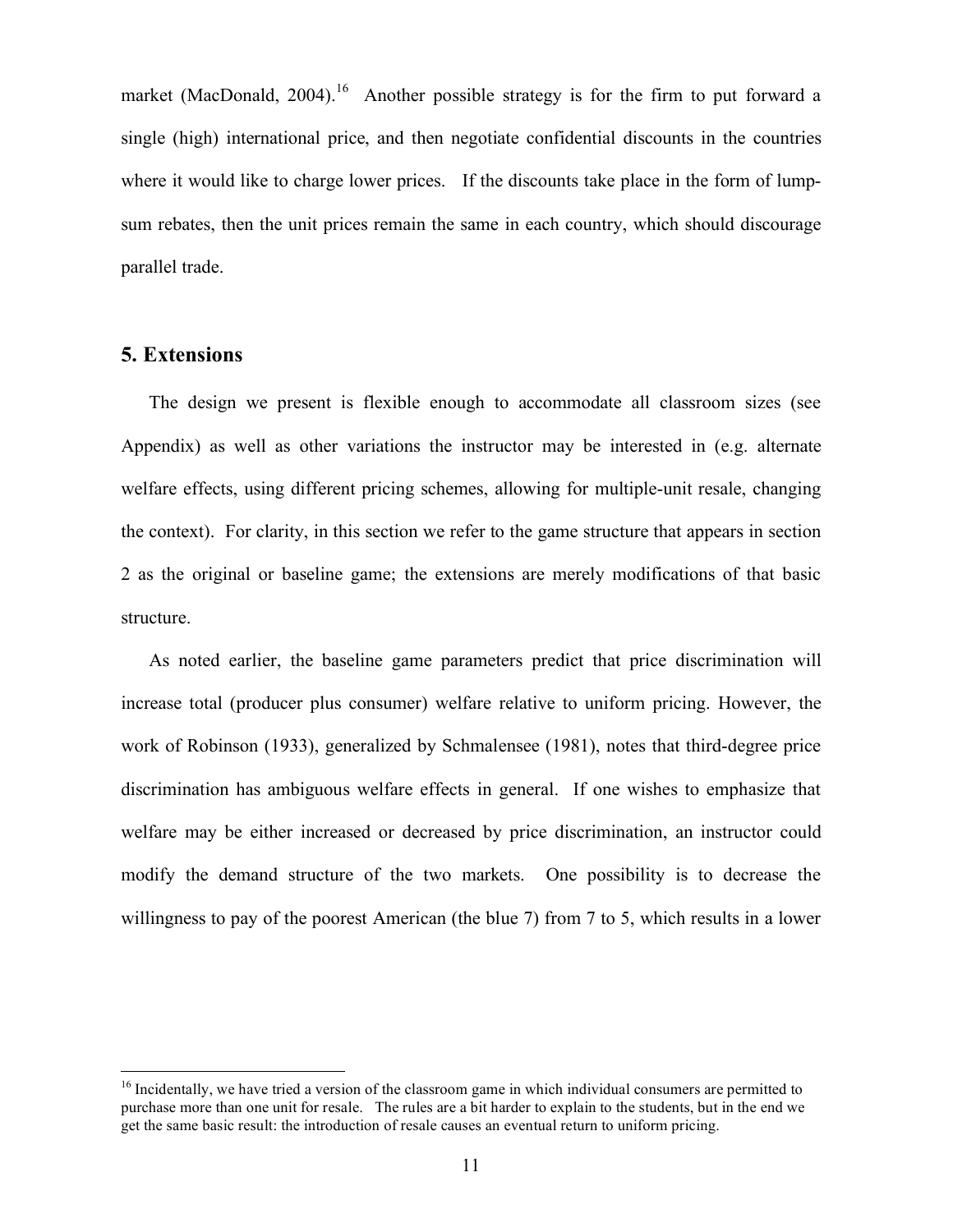predicted total welfare in Treatment II than in Treatment I. In this case, the total welfare at the profit-maximizing prices is 37 in Treatment I and only 36 in Treatment II.  $17$ 

Just as with total welfare, the effects of price discrimination on consumer welfare are also ambiguous. In the baseline game, consumer welfare decreases from 10 under uniform pricing to 9 under price discrimination (Tables 1 and 2), with a substantial transfer of surplus from American consumers to Mexican consumers. By contrast, one can find an alternative distribution of values for which consumer welfare unambiguously increases under price discrimination. For instance, replacing the red 6 with a red 8 in the baseline deck has the effect of increasing consumer welfare from 7 in Treatment I to 11 in Treatment II for the respective profit-maximizing prices.<sup>18</sup>

For smaller class sizes, an instructor may find it easier to break a class up into worlds of seven students as opposed to nine students. One possibility is to take out the blue 7 and the red 3. This simpler version of the game will likely converge more quickly, and the positive effects of price discrimination are more striking. Then the predicted profit-maximizing price in the first treatment shuts out the Mexican consumers completely, but price discrimination in the second treatment gives them all an opportunity to purchase the good. The American consumers should be unaffected by price discrimination in this scenario. Thus, price discrimination makes no one worse off, but makes both the seller and the Mexican consumers better off. This example may be useful if an instructor is looking for a quick demonstration where price discrimination is unambiguously "good" for everyone.

 $17$  In this case, total welfare at the predicted profit-maximizing price in Treatment I is 37, while it is only 36 in Treatment II. Naturally, there are many other distributions of buyer values that have the effect of decreasing total welfare under price discrimination, some of which imply much starker welfare effects. This example was chosen for its similarity to the baseline demand distribution.<br><sup>18</sup> We have prepared an additional Excel spreadsheet that quickly evaluates the predicted results of Treatments I

and II given user-determined variables for the seller's marginal cost, the valuations of four American consumers, and the valuations of four Mexican consumers. It may be helpful to instructors who wish to tailor specific outcomes by tinkering with the game. See

<sup>&</sup>lt;http://www.u.arizona.edu/~dreiley/papers/PriceDiscriminationGame.html>.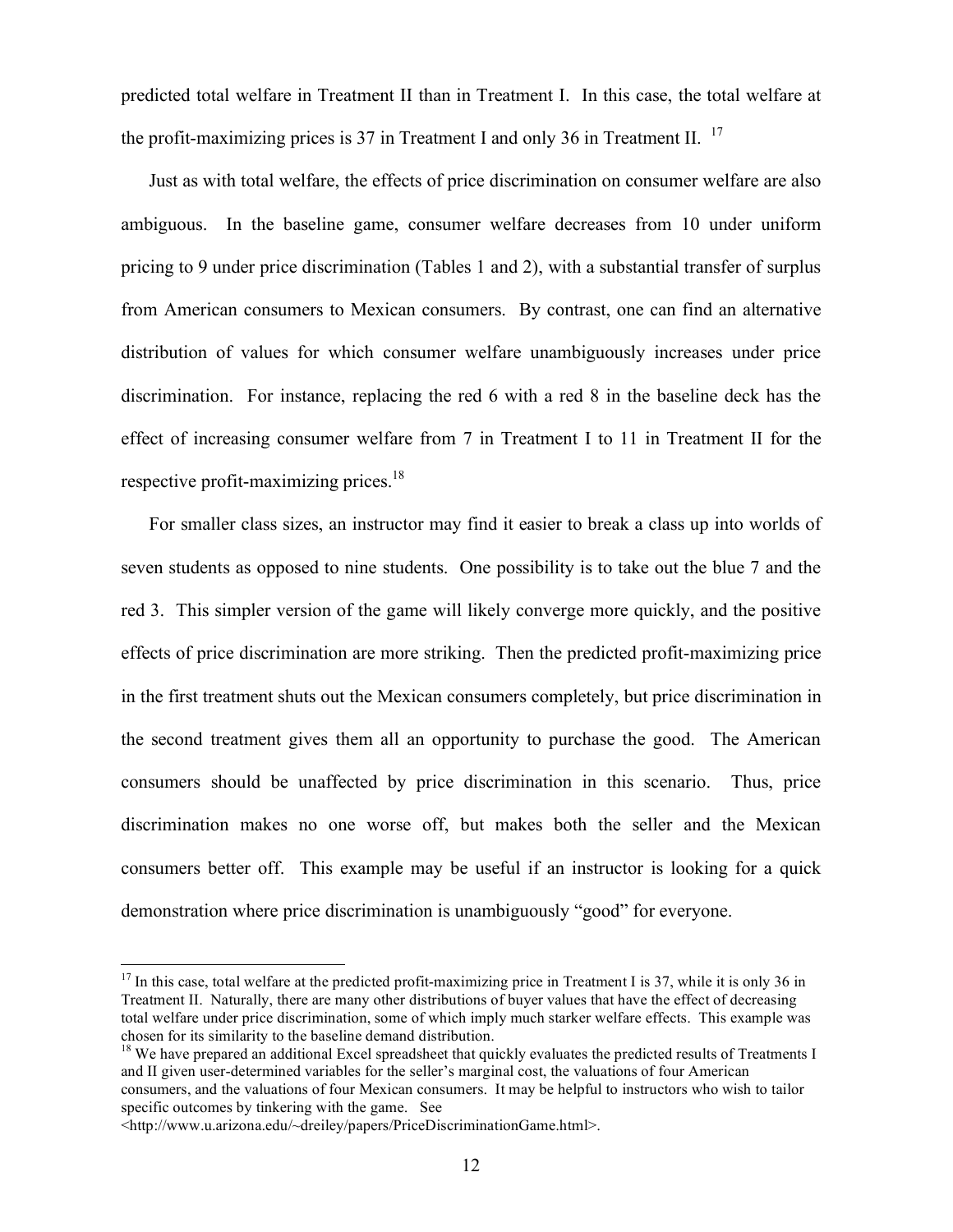In summary, our game gives instructors a powerful tool for helping students understand the effects of price discrimination and resale on consumers and producers. Though simple and easy to administer, it also provides many options for instructors wishing to explore various nuances of the theory and its public-policy applications.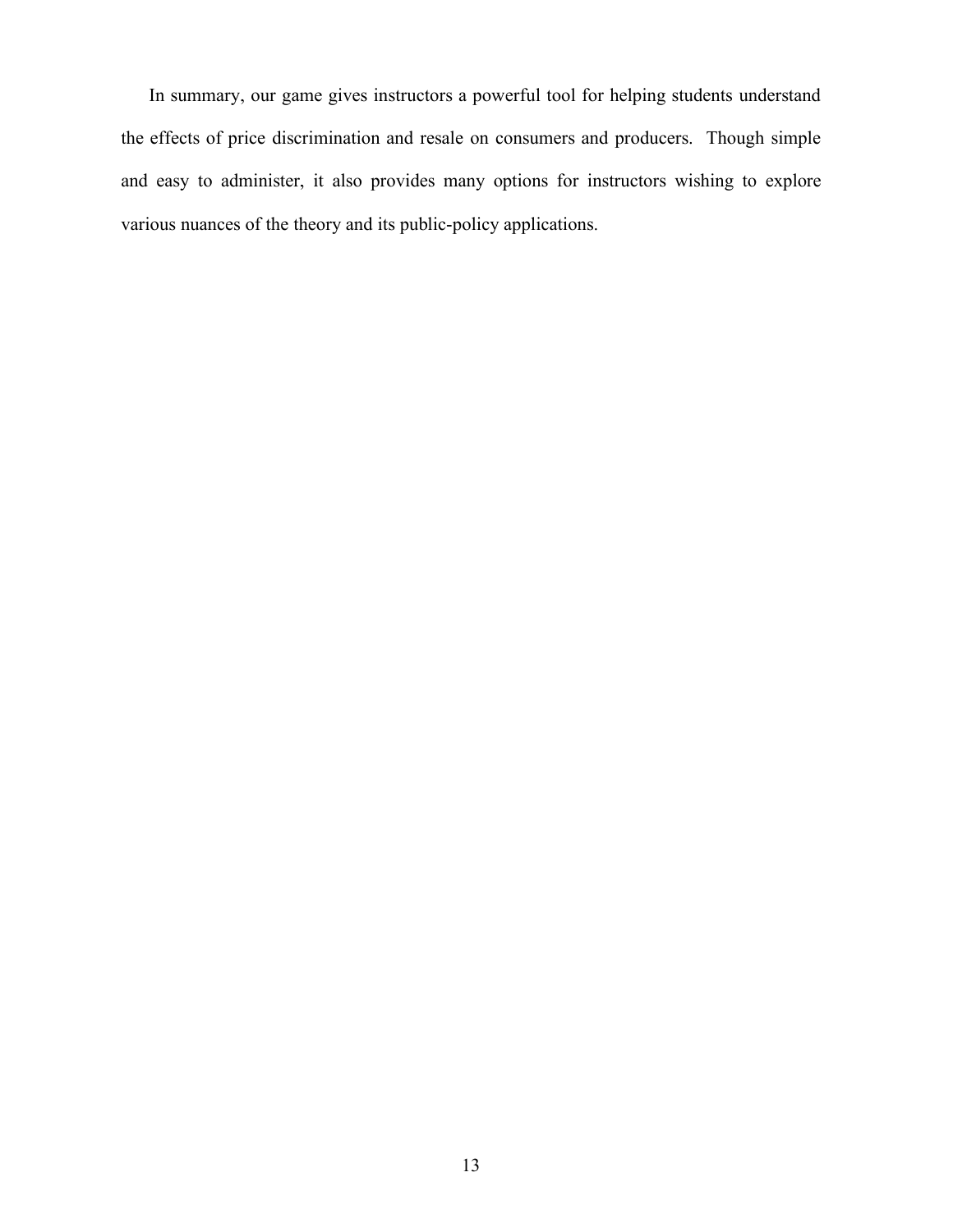## **References**

- Bergstrom, T. and J. Miller (1999): *Experiments with Economic Principles: Microeconomics*, McGraw-Hill/Irwin.
- Danzon, P.M., A. Towse (2003): "Differential Pricing for Pharmaceuticals: Reconciling Access, R&D and Patents." *International Journal of Health Care Finance and Economics*, 3, 183–205.
- Danzon, P. M., Y. R. Wang and L. Wang (2003): "The Impact of Price Regulation on the Launch Delay of New Drugs: Evidence from Twenty Five Countries in the 1990s." Working Paper, The Wharton School.
- Holt, C. A. (1999): "Teaching Economics with Classroom Experiments" *Southern Economic Journal* 65(3), 603-610.
- Hudson, D. and J. Lusk (2004): "What you don't Know Can Cost you: A Web-Based Experiment in Price Discrimination." *Review of Agricultural Economics* 26 (3), 392-403.
- MacDonald, J. A. "Importing Drugs, Exporting Scarcity: Canadian Pharmacies See Problems Emerging From Cross-Border Trade, Suppliers' Limits." *Hartford Courant*. September 12, 2004.
- McNeil, D.G. (2004): "Plan to Battle Aids Worldwide Is Falling Short." New York Times, March 28, 2004, 1.1.
- Pigou, A. C. (1920): *Economics of Welfare*, 1<sup>st</sup> ed., London, McMillan.
- Robinson, J. (1933): *Economics of Imperfect Competition*. London, McMillan.
- Shapiro, C. and H. Varian (1999): *Information Rules*. Harvard Business School Press.
- Schmalensee, R. (1981): "Output and Welfare Implications of Monopolistic Third-Degree Price Discrimination." *American Economic Review* 71 (1), 242-247.
- Zillante, A., S. Stafford, J. Michael, J. Heath, G. Buchholtz, K. Guthrie and Julia Heath (2005) "The campus parking game: a demonstration of price discrimination and efficiency" *Southern Economic Journal*, 71, 668-682.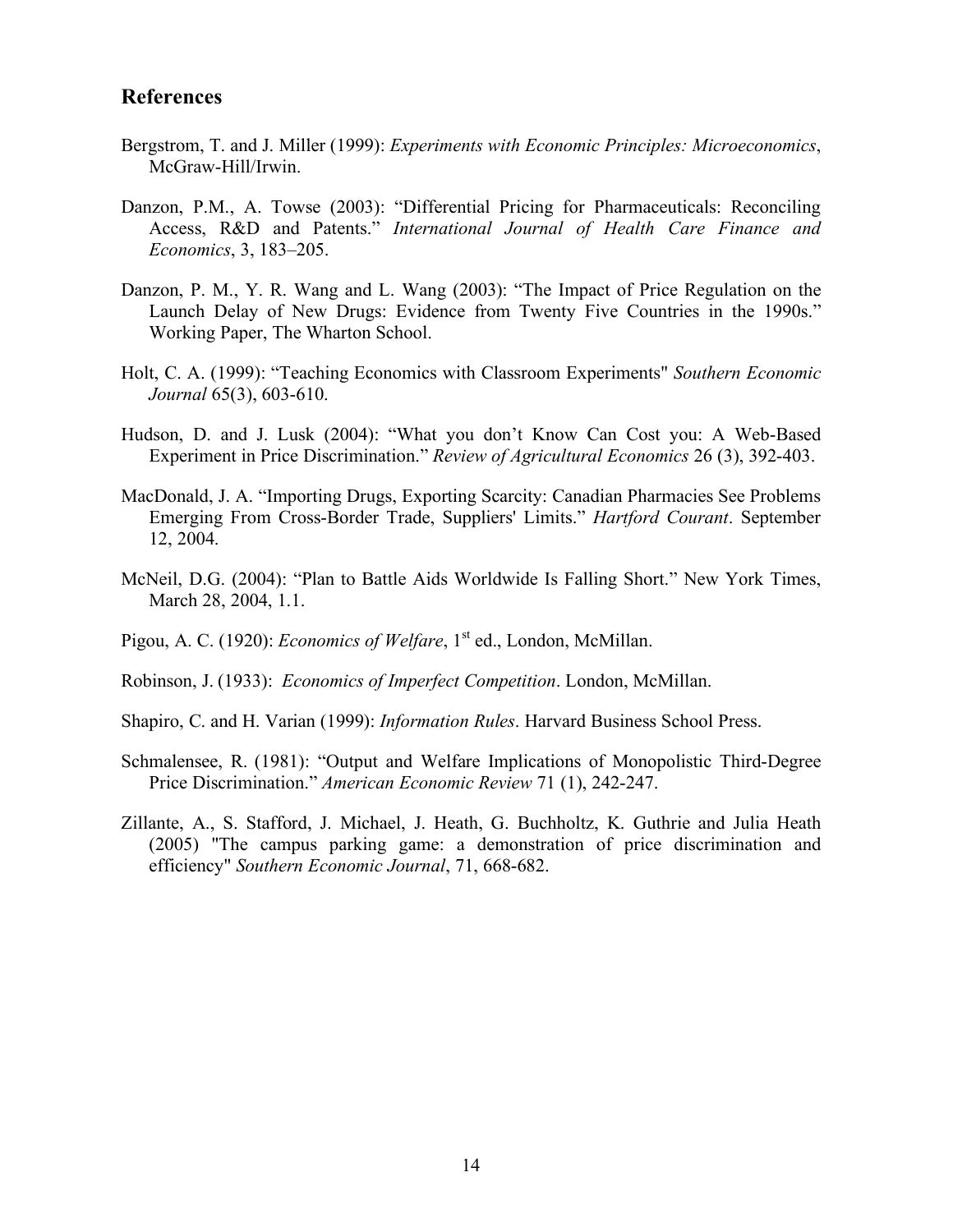| Price | $#$ of Units<br><b>Demanded</b> | <b>Total</b><br>Revenue | <b>Marginal</b><br>Revenue | <b>Seller</b><br><b>Profit</b> | <b>Consumer</b><br>Welfare | <b>Total</b><br>Welfare |
|-------|---------------------------------|-------------------------|----------------------------|--------------------------------|----------------------------|-------------------------|
| 10    |                                 | 10                      | 10                         |                                |                            |                         |
| Q     |                                 | 18                      |                            | 16                             |                            |                         |
| 8     |                                 | 24                      |                            | 21                             |                            | 24                      |
|       |                                 | 28                      |                            | 24                             |                            | 30                      |
|       |                                 | 30                      |                            | 25                             | 10                         | 35                      |
|       |                                 | 30                      |                            | 24                             |                            | 39                      |
|       |                                 | 28                      | $-2$                       | 21                             |                            | 42                      |
|       |                                 | 24                      |                            | 16                             | 28                         | 44                      |

**Table 1. Demand, Seller Outcomes and Consumer Welfare under Uniform Pricing (Treatments I and III)**

Note: Row in **bold** denotes predicted profit-maximizing outcome.

| <b>Table 2. Price Discrimination without Resale</b> |  |
|-----------------------------------------------------|--|
| (Treatment II)                                      |  |

|            | <b>Price</b> | $#$ of Units<br><b>Demanded</b> | <b>Total</b><br>Revenue | <b>Marginal</b><br>Revenue | <b>Seller</b><br><b>Profit</b> | <b>Consumer</b><br>Welfare | <b>Total</b><br>Welfare |
|------------|--------------|---------------------------------|-------------------------|----------------------------|--------------------------------|----------------------------|-------------------------|
|            | 10           |                                 | 10                      | 10                         |                                |                            |                         |
| <b>USA</b> |              |                                 | 18                      |                            | 16                             |                            |                         |
|            |              |                                 | 24                      | n                          | 21                             |                            | 24                      |
|            |              |                                 | 28                      |                            | 24                             |                            | 30                      |
|            |              |                                 |                         |                            |                                |                            |                         |
| Mex        |              |                                 | 10                      |                            |                                |                            |                         |
|            |              |                                 | 12                      |                            |                                |                            | 12                      |
|            |              |                                 |                         |                            |                                |                            | 14                      |

Note: Rows in **bold** denote predicted profit-maximizing outcome.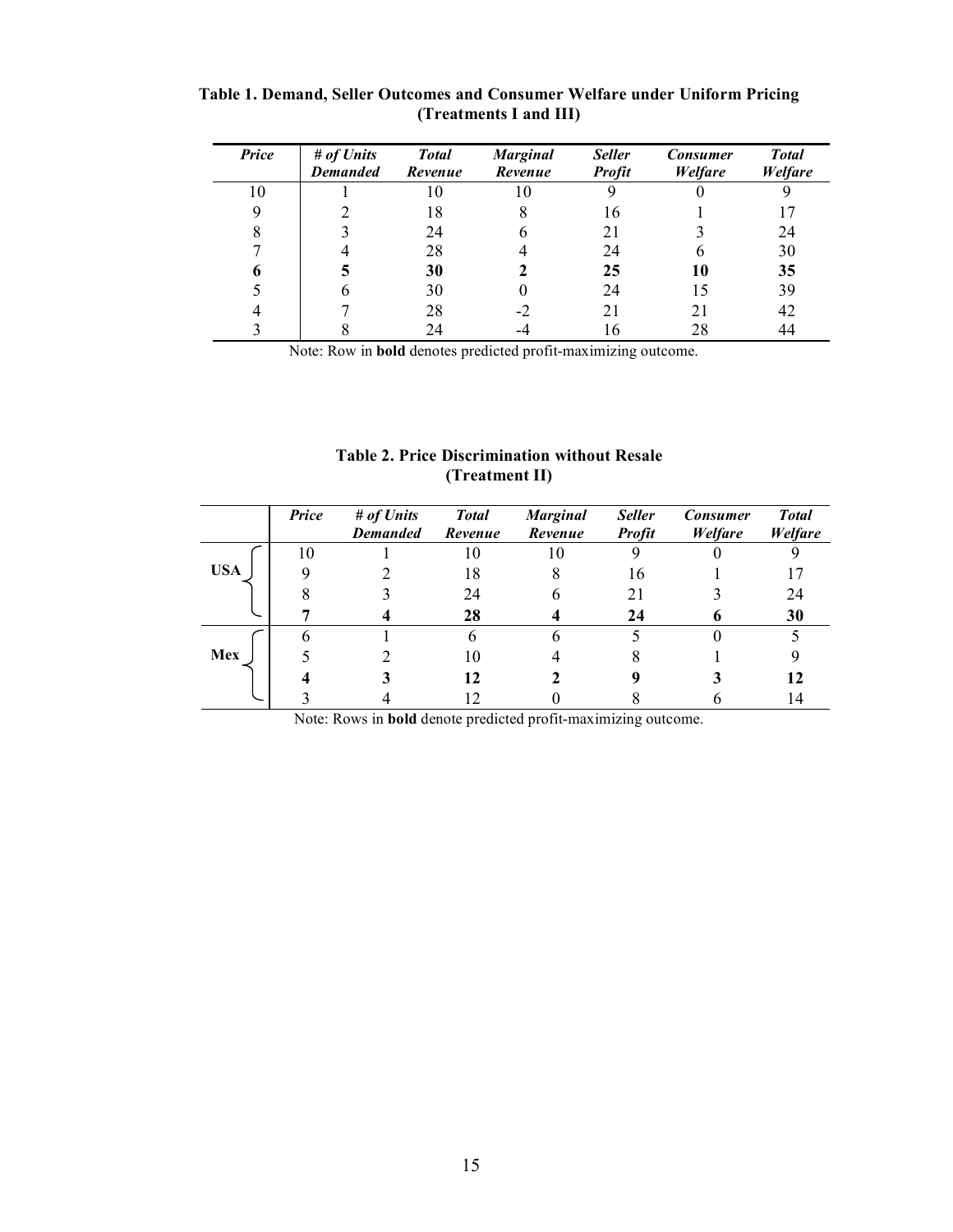| Round                    | World         | Price          | <b>Quantity</b> | <b>Profit</b> |
|--------------------------|---------------|----------------|-----------------|---------------|
|                          | A             | 7              | 4               | 24            |
| $\mathbf 1$              | B             | 6              | 5               | 25            |
|                          | $\mathcal{C}$ | 8              | $\overline{c}$  | 14            |
|                          | ${\rm D}$     | $\overline{4}$ | 5               | 15            |
|                          | A             | 5              | 6               | 24            |
| $\overline{2}$           | $\, {\bf B}$  | 5              | 6               | 24            |
|                          | $\mathbf C$   | 6              | 5               | 25            |
|                          | D             | 6              | 4               | $20\,$        |
|                          | A             | $\overline{4}$ | 7               | 21            |
| 3                        | B             | 6              | 5               | 25            |
|                          | $\mathbf C$   | 6              | 5               | 25            |
|                          | D             | $\overline{7}$ | $\overline{c}$  | 12            |
|                          | $\mathbf A$   | 6              | 5               | 25            |
| $\overline{\mathcal{L}}$ | B             | 6              | 5               | 25            |
|                          | $\mathcal{C}$ | 5              | 6               | 24            |
|                          | D             | 6.5            | 4               | 22            |

**Table 3: Sample Results for Treatment I (Uniform Pricing)**

Note: Rows in **bold** denote realized profit-maximizing outcomes.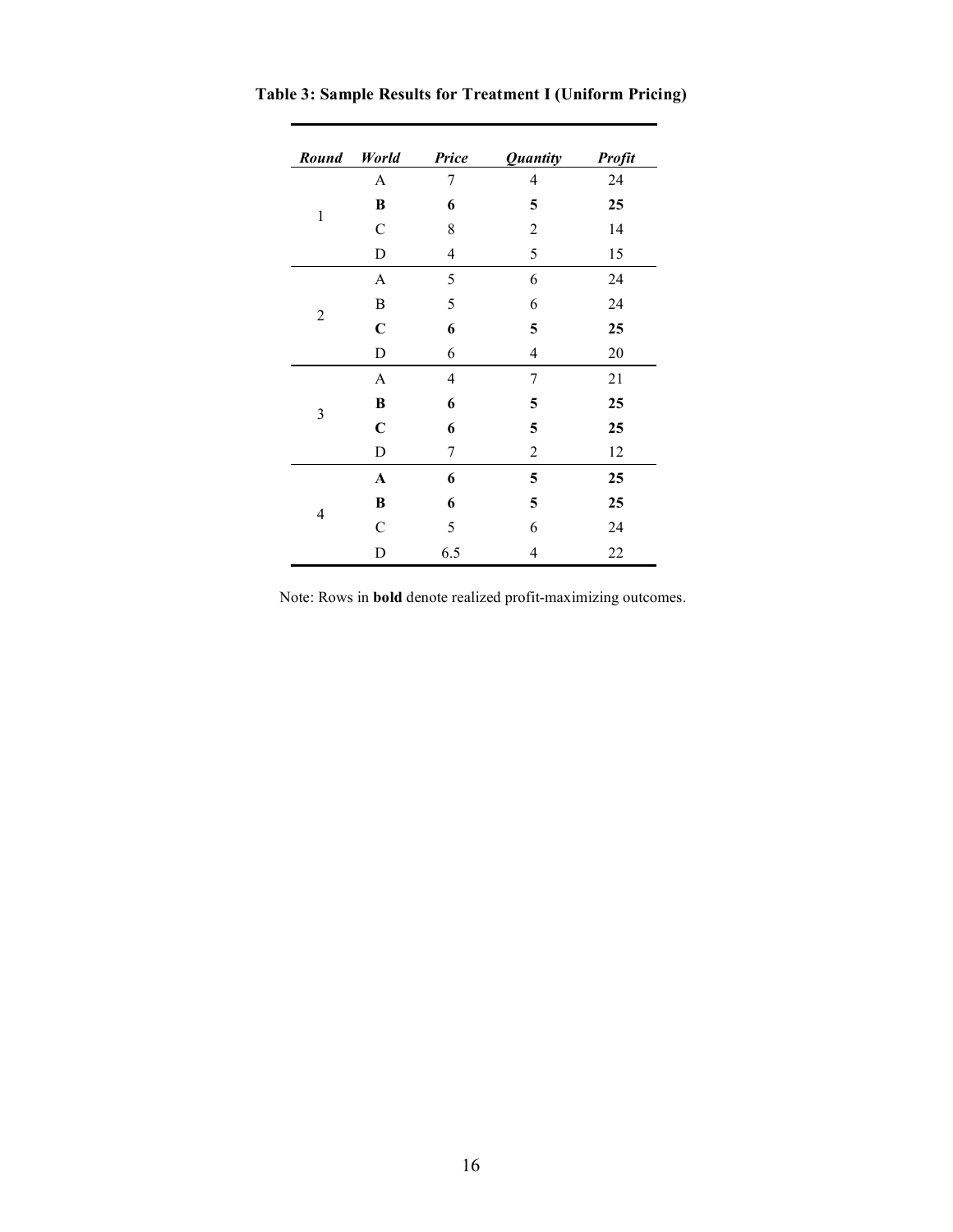| Round          | World            |                | <b>US Price US Quantity</b> | <b>Mexico</b><br>Price | <b>Mexico</b><br><b>Quantity</b> | <b>Profit</b> |
|----------------|------------------|----------------|-----------------------------|------------------------|----------------------------------|---------------|
|                | A                | 7              | 4                           | 3                      | $\overline{2}$                   | 28            |
|                | $\bf{B}$         | 7              | 4                           | 4                      | 3                                | 33            |
| 1              | $\mathcal{C}$    | 6              | 4                           | 5                      | $\overline{2}$                   | 28            |
|                | D                | 6              | $\overline{4}$              | 3                      | 4                                | 28            |
|                | A                | 7              | $\overline{4}$              | 5                      | $\overline{2}$                   | 32            |
| $\overline{2}$ | $\, {\bf B}$     | 8              | 1                           | $\overline{4}$         | 3                                | 16            |
|                | $\mathcal{C}$    | $\overline{7}$ | 4                           | $\overline{4}$         | 2                                | 30            |
|                | D                | 6.5            | 4                           | 4                      | $\overline{2}$                   | 28            |
|                | $\mathbf A$      | 7              | $\overline{\mathbf{4}}$     | 4                      | 3                                | 33            |
| $\mathfrak{Z}$ | $\boldsymbol{B}$ | 7              | $\theta$                    | 4                      | 3                                | 9             |
|                | $\mathcal{C}$    | 7              | 4                           | 5                      | $\overline{2}$                   | 32            |
|                | ${\bf D}$        | 6.5            | $\overline{4}$              | 3                      | 4                                | 30            |
|                | A                | 7              | 3                           | 3                      | 4                                | 26            |
| 4              | $\, {\bf B}$     | 6              | 4                           | 4                      | 3                                | 29            |
|                | $\mathcal{C}$    | 7              | 4                           | 5                      | $\overline{2}$                   | 32            |
|                | D                | 7              | 3                           | 3.5                    | 3                                | 25.5          |

**Table 4: Sample Results for Treatment II (Discriminatory Pricing)**

Note: Rows in **bold** denote realized profit-maximizing outcomes.

US buyers in world B were actively engaged in collective bargaining with their seller; rounds 2, 3, and 4 demonstrate the buyers' solidarity as well as the effectiveness of their boycott.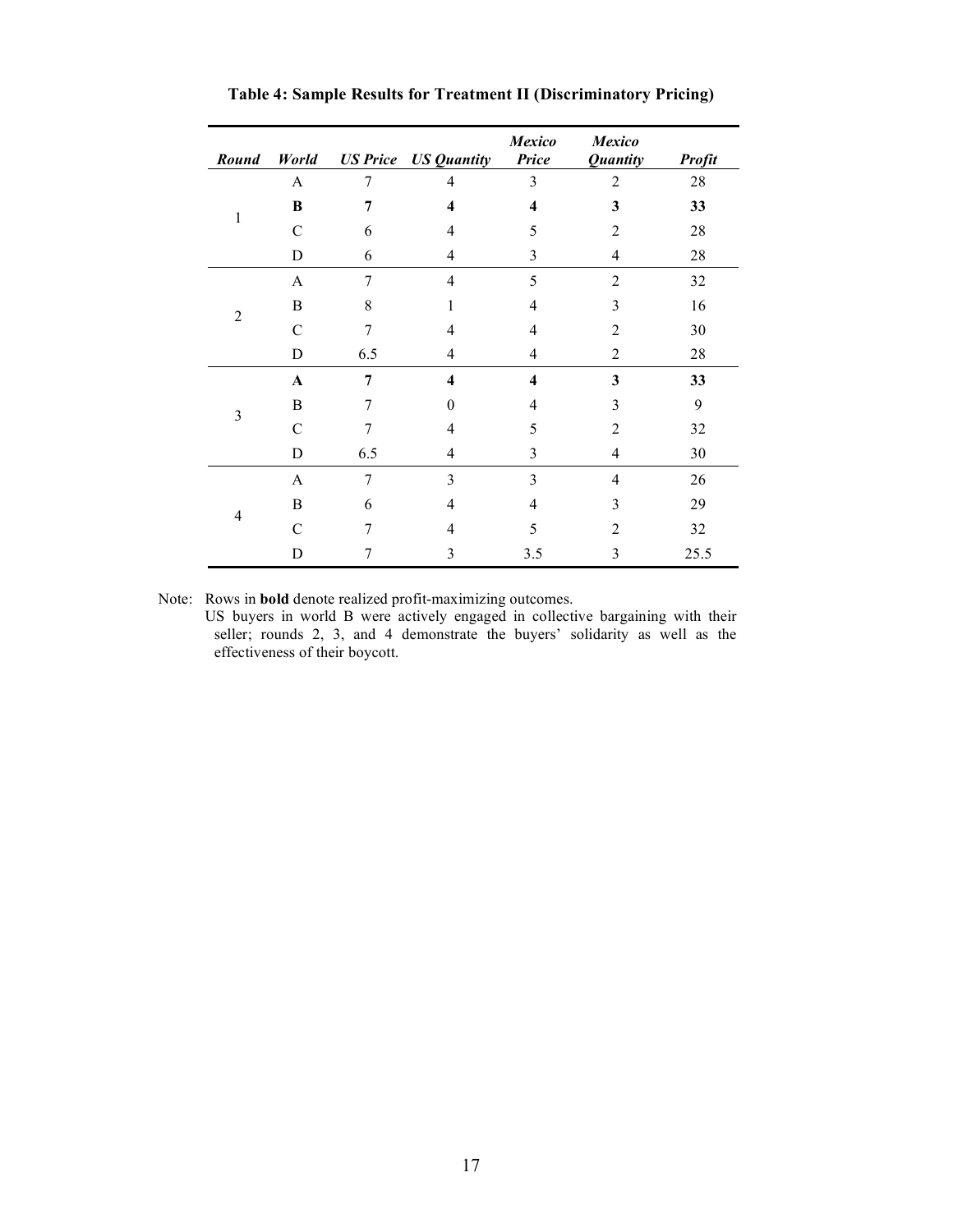| Round          | World                       |      | <b>US Price US Quantity</b> | <b>Mexico</b><br>Price | <b>Mexico</b><br><b>Quantity</b> | <b>Profit</b> |
|----------------|-----------------------------|------|-----------------------------|------------------------|----------------------------------|---------------|
|                | A                           | 6    | $\overline{2}$              | 5                      | $\overline{2}$                   | 18            |
|                | B                           | 6    | 4                           | 6                      | 1                                | 25            |
|                | C                           |      |                             | 6                      |                                  | 11            |
|                | D                           | 5    | $\overline{2}$              | 3                      | 4                                | 16            |
|                | A                           | 4    | 4                           | 4                      | 3                                | 21            |
| $\overline{2}$ | B                           | 6    | 4                           | 6                      | $\Omega$                         | 20            |
|                | $\mathcal{C}_{\mathcal{C}}$ | 4.99 | 4                           | 5                      | 4                                | 31.96         |
|                | D                           | 4    | 3                           | 3                      | 4                                | 17            |
|                | A                           |      | 3                           | 6                      | $\theta$                         | 18            |
| 3              | B                           | 4    | 4                           | 4                      | 3                                | 21            |
|                | C                           |      | $\theta$                    | 6                      | 3                                | 15            |
|                | D                           | 5    |                             | 5                      | 0                                | 16            |

**Table 5: Sample Results for Treatment III (Discriminatory Pricing with Resale)**

Note: Row in **bold** denotes legitimate realized profit-maximizing outcome.

Row in *bold italics* denotes illegal results obtained in an improperly run round. Apparently the seller misunderstood the order of events during the round (though as seen above this slip was suspiciously advantageous to him). Instead of announcing both US and Mexican prices before taking Mexican orders, the seller announced only a Mexican price, took Mexican orders, after that announced a US price that undersold the potential Mexican suppliers, and finally took US orders. The resale period for this world was thus mooted. This point was immediately clarified and did not occur again in any world.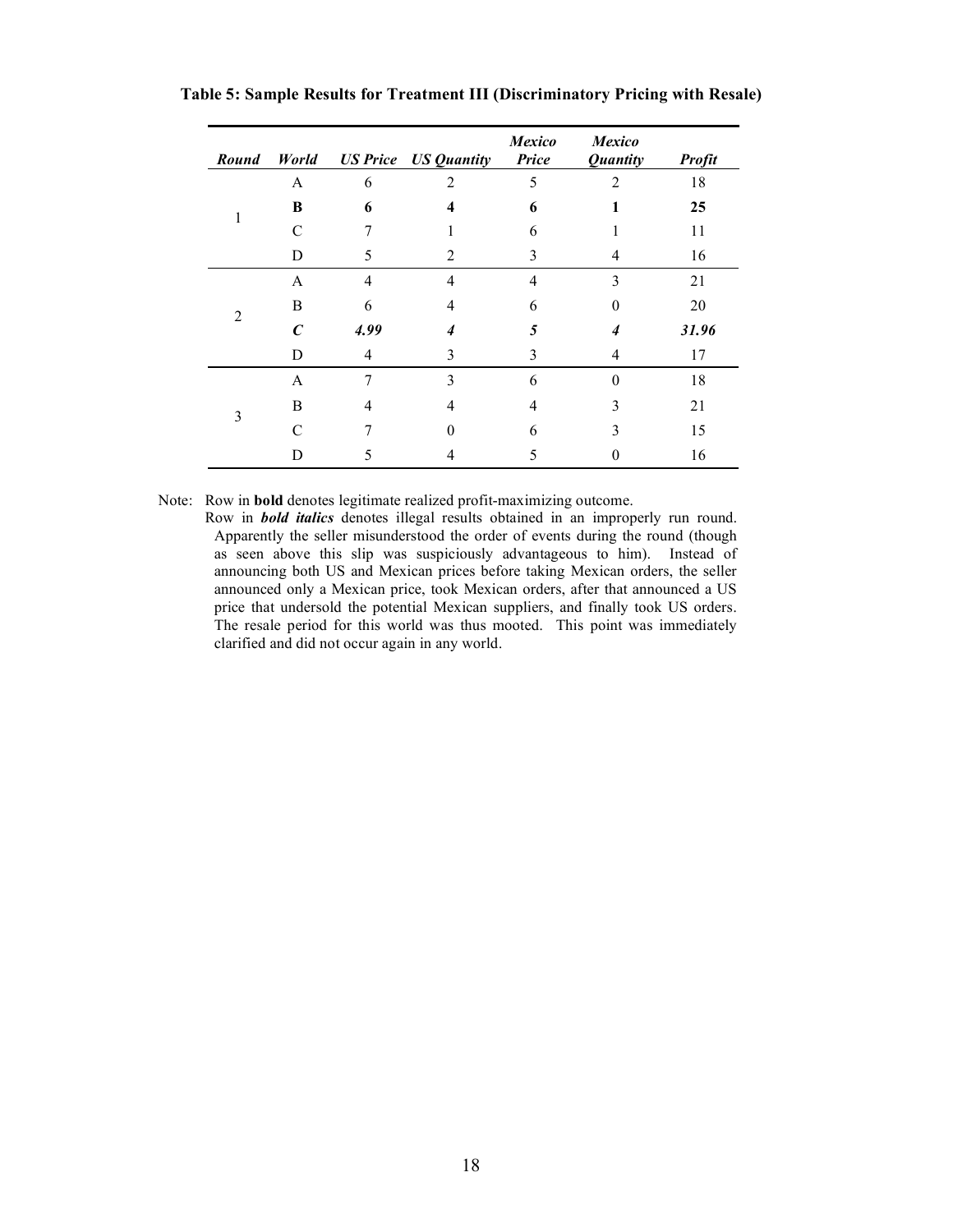## **Appendix: Suggestions for the Instructor and Student Instructions**

#### **Preparation before Class**

To identify the high and low demand buyers, you will need at least two decks of cards of different colors, for example red and blue. Modify instructions accordingly if you have other colors. Separate from the red deck four sets of cards, each with the numbers 3, 4, 5 and 6. Separate from the blue deck four sets of cards, each with the numbers 7, 8, 9 and 10. With these cards, create four different sets of cards containing the numbers 3 through 10. Each of these four sets will then have four red cards (with numbers 3 through 6) and four blue cards (with numbers 7 through 10). Each of these four sets will be the reservation values of the buyers in each world.

Two decks of cards should hence allow you to create four worlds, each with eight buyers (with numbers 3 through 10) and one seller. To allow more students to be sellers, you can group two or three students as a single seller and let them together come up with the price decision each round. Add more decks for bigger classes. You can assign assistants to help distribute instructions or collect information. A simple formula to figure out the set-up of a given class is class size divided by 9 then to distribute the remainder to be in the seller firms or assistants. The experiment can accommodate different class sizes. For example, if you have 66 students in a class you can have: 7 worlds, with 3 worlds having 2 students as the seller or you could have 6 worlds with each seller composed of 3 students.

We recommend that you project the results of each market in every round to the whole class. We have developed a spreadsheet that allows you to register prices, quantities and sellers' profits in each world. This spreadsheet has built-in formulas that automatically calculate the sellers' profits. In addition, the spreadsheet creates tables and graphs that can be used for later class discussion.

#### **Running the Experiment**

The experiment can be run in approximately 40 minutes. Depending on the length of the class, discussion can either be conducted after the experiment or it can be delayed for the next session. Separate the worlds (groups), and assign students the roles of buyers, sellers or assistants. Read the general instructions for buyers and sellers as well as the instructions for the first game. Make sure that everyone understands the exercise and ask if anyone has questions. Next, deal a card to each of the buyers of each world. Do not mention the fact that some cards are red and some are blue and, if asked, say that the colors do not matter at this point in the game. Begin the first round of trading according to the instructions. At the end of each round, record the outcome (prices, quantities, and profits) of each world, make sure everyone in the class notices these results, and then begin the next round. For each treatment, read aloud the instructions for sellers and buyers for that treatment. Repeat rounds of that treatment until prices converge to predicted values or until five rounds, whichever comes first. Since buyers who get cards with a number 3 or 4 have limited interaction ability, we recommend that at the beginning of each treatment you reshuffle the cards in each market. Also, make sure that sellers do not interact with buyers and display the results of all markets only after every world has finished trading.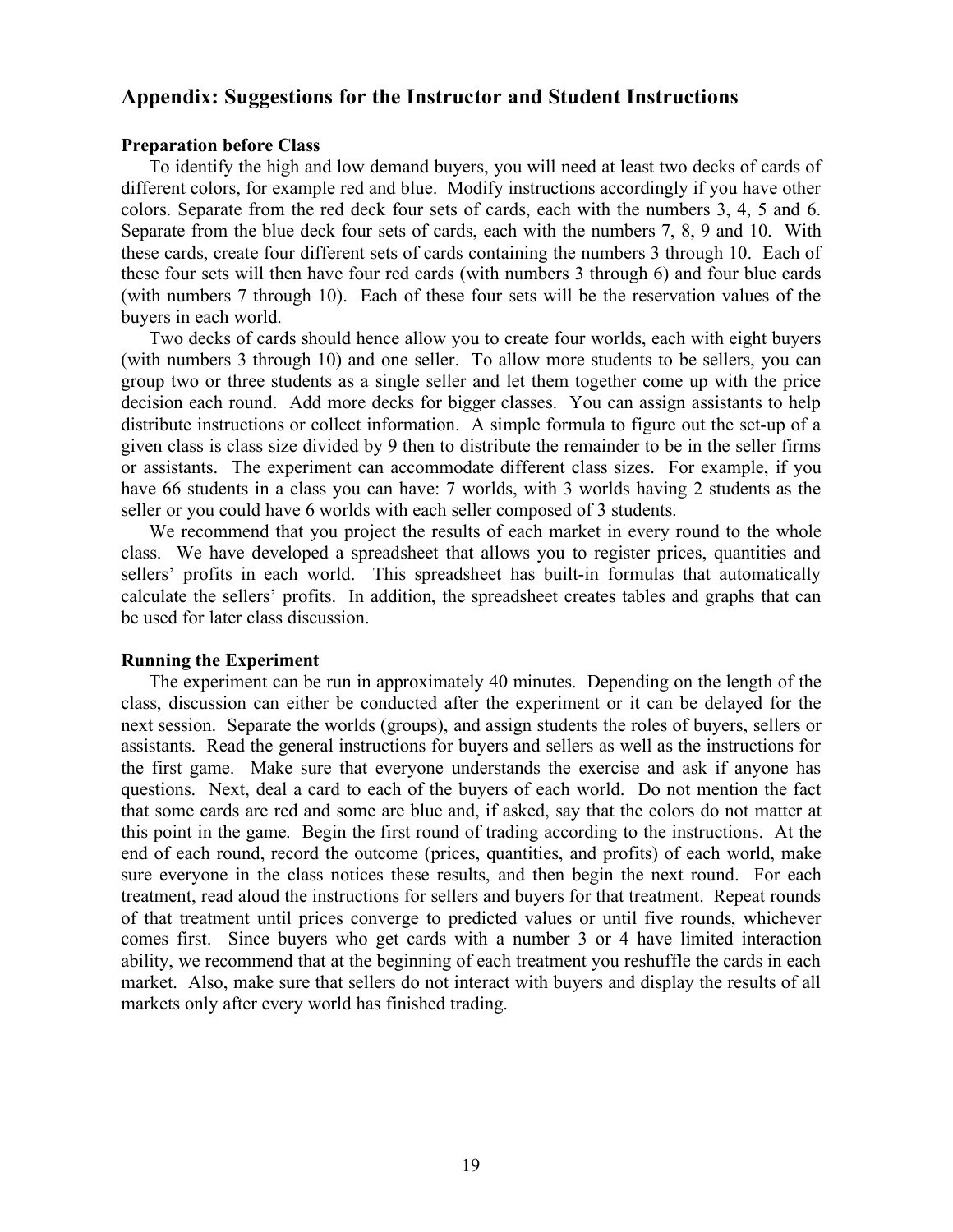## **Instructions**

We are going to set up a market in which some people will be buyers of pharmaceuticals, and others will be sellers. One seller and a group of 8 buyers represent an independent 'world'.

**Buyers**: Each buyer will be given a numbered playing card. Please hold your card so that others do not see the number. The number on each card represents the dollar value of the utility (in dollars) that you receive if you purchase a unit of the product. You are only allowed to buy one unit. The dollar amount that you earn from each unit purchased is the face value of your card minus the price at which you purchase. You have the option of not purchasing, but then you will have earnings of zero. The game will be played for several rounds, please record your earnings for each round.

**Sellers**: To each group of buyers, there should be assigned one group of sellers, referred to hereafter as "The Seller," consisting of 1 to 3 people. The seller acts as a single unit selling to a group of buyers, so that the exact number of people in the seller group is not important. Individuals in the seller group should come to a consensus on their pricing decisions each round.

The seller may sell as many units as are requested by consumers. The seller will be required to sell at a price that is no lower than Marginal Cost, which is \$1. Earnings on the sale of each unit are calculated as the difference between the price negotiated and \$1. The seller should record earnings for each round.

#### **First Game**

First, the seller announces one price at which the buyers in that world may purchase. The seller may choose a price in dollars and cents (whole-dollar increments are fine but not required). Then, each buyer wishing to purchase at the announced price should raise her hand and record the purchase price and her earnings, which will be her card value minus the seller's stated price for that round.

The seller should count and record the number of buyers purchasing at the quoted price, and then calculate the resulting profits. This is done for a number of rounds.

#### **Second Game**

Now we are going to set up a market in which some people will be Mexican buyers of pharmaceuticals, and others will be US buyers. Buyers with red cards are residents of Mexico, and buyers with blue cards are residents of the US. The game proceeds as before, except that now the seller announces two prices (one for each nation) and Mexican buyers will be given the opportunity to purchase first. After Mexican buyers have made their purchases US buyers are given the opportunity to raise their hands and purchase. Buyers and sellers will then record their earnings. Again, this is played for a few rounds.

#### **Third Game**

Proceed as in the second game, with the difference that now buyers have the option of reselling their unit to other buyers after the seller has concluded transactions with both the Mexicans and the Americans (remember Mexicans buy first, then Americans). If a buyer buys a unit from the seller and resells his/her unit to another buyer, earnings are calculated as the difference between the two prices (price sold to another buyer minus the original seller price). Otherwise, earnings are calculated as before: the difference between the price at which unit was purchased (whether it was from seller or another buyer) and the card number. To summarize this game:

- a. Seller quotes two prices
- b. Mexicans buy, Americans buy
- c. Americans and Mexicans trade units (if desired)
- d. Buyers and seller record earnings.

NOTE: You may purchase a unit even if the quoted price is higher than your card number; however, if you do so and cannot resell the unit at a higher price (or at least as high) you will incur a loss.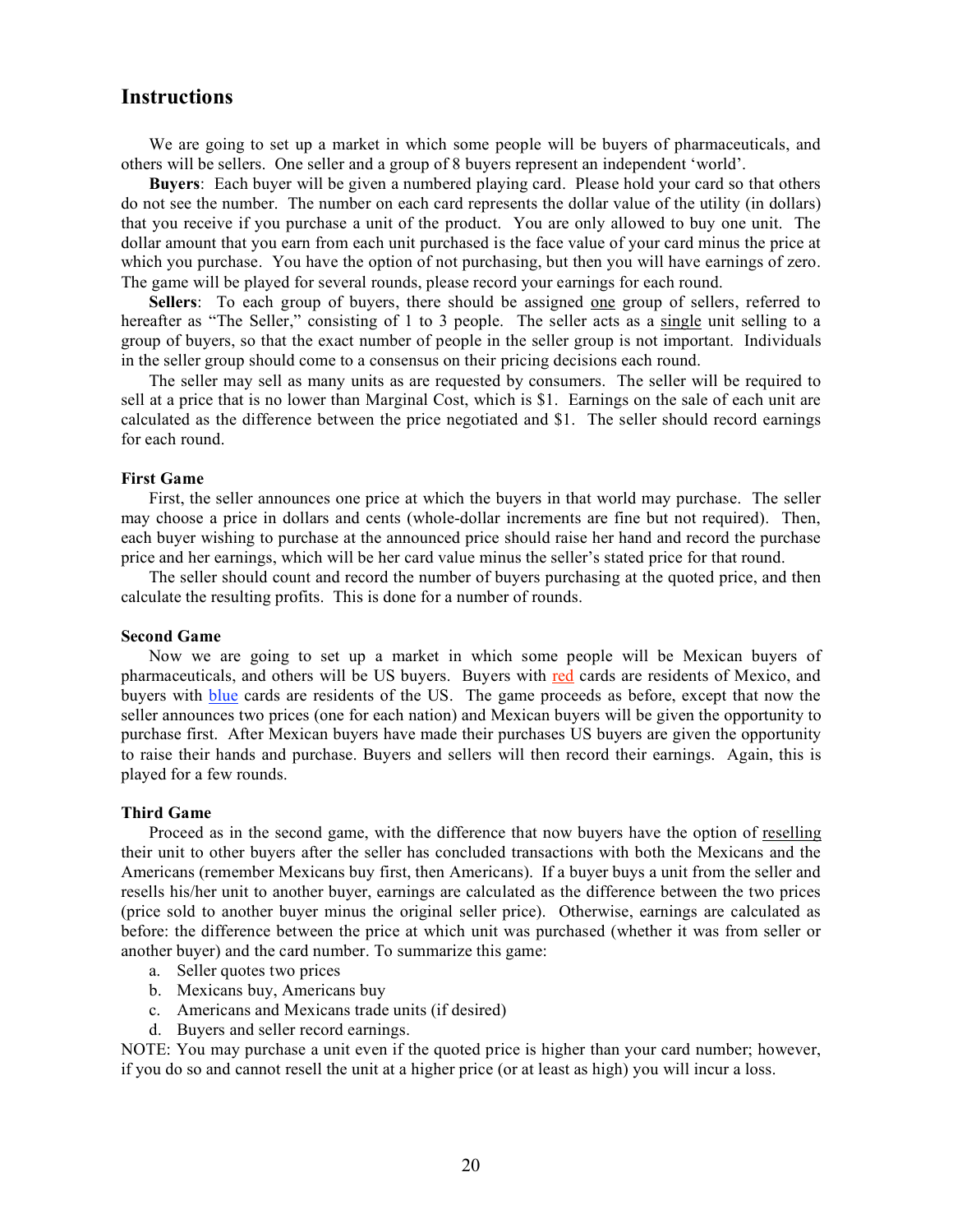# **Buyer's Record Sheet**

| <b>Game 1</b> |                   |                                                                                  |                                                              |
|---------------|-------------------|----------------------------------------------------------------------------------|--------------------------------------------------------------|
| Round         | <b>Price Paid</b> | <b>Earnings:</b><br>$\bullet$ (Card # – Price) if purchased<br>•0 if no purchase | Price you would charge next<br>period if you were the seller |
|               |                   |                                                                                  |                                                              |
|               |                   |                                                                                  |                                                              |
|               |                   |                                                                                  |                                                              |
|               |                   |                                                                                  |                                                              |
|               |                   |                                                                                  |                                                              |

## **Game 2**

| Round | <b>Price Paid</b> | Earnings:<br>$\bullet$ (Card # – Price) if purchased | Prices you would charge next<br>period if you were the seller |        |  |
|-------|-------------------|------------------------------------------------------|---------------------------------------------------------------|--------|--|
|       |                   | $\cdot$ 0 if no purchase                             |                                                               | Mexico |  |
|       |                   |                                                      |                                                               |        |  |
|       |                   |                                                      |                                                               |        |  |
|       |                   |                                                      |                                                               |        |  |
|       |                   |                                                      |                                                               |        |  |
|       |                   |                                                      |                                                               |        |  |

## **Game 3**

| Round | <b>Price Paid</b> | <b>Earnings:</b><br>$\bullet$ (Card # – Price) if consumed<br>$\bullet$ (Price sold – Price paid) if resold | Prices you would charge next<br>period if you were the seller |        |
|-------|-------------------|-------------------------------------------------------------------------------------------------------------|---------------------------------------------------------------|--------|
|       |                   | •0 if no purchase                                                                                           | US A                                                          | Mexico |
|       |                   |                                                                                                             |                                                               |        |
| 12    |                   |                                                                                                             |                                                               |        |
| 13    |                   |                                                                                                             |                                                               |        |
| 14    |                   |                                                                                                             |                                                               |        |
| 15    |                   |                                                                                                             |                                                               |        |

| $\Omega$ $\Gamma$<br>A T<br>EARNINGS |  |
|--------------------------------------|--|